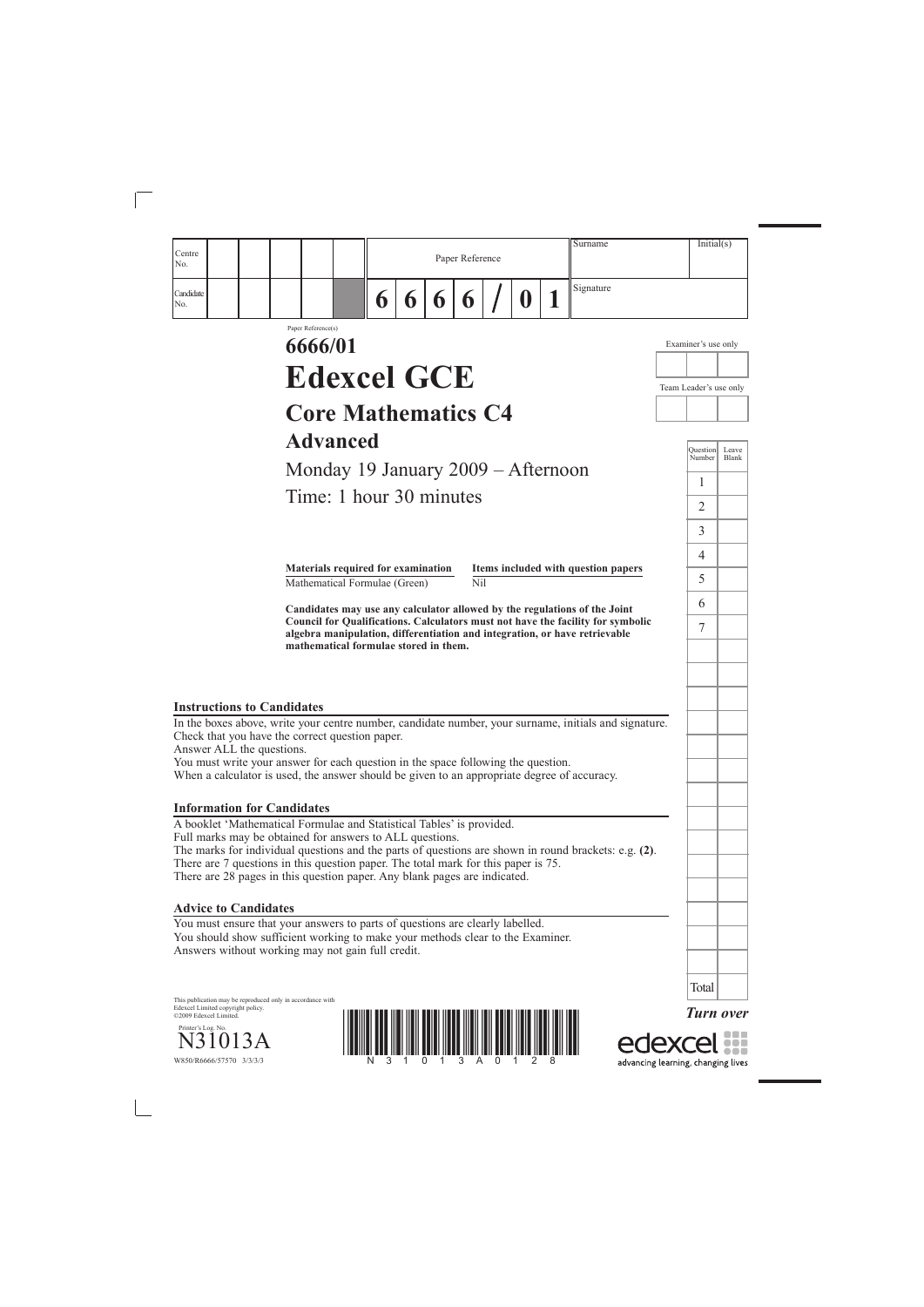|     | Leave |
|-----|-------|
|     | blank |
|     |       |
|     |       |
| (4) |       |
|     |       |
|     |       |
|     |       |
|     |       |
|     |       |
|     |       |
|     |       |
|     |       |
|     |       |
|     |       |
|     |       |
|     |       |
|     |       |
|     |       |
|     |       |
|     |       |
|     |       |
|     |       |
|     |       |
|     |       |
|     |       |
|     |       |
|     |       |
|     |       |
|     |       |
|     |       |
|     |       |
|     |       |
|     |       |
|     |       |
|     |       |
|     |       |
|     |       |
|     |       |
|     | (3)   |



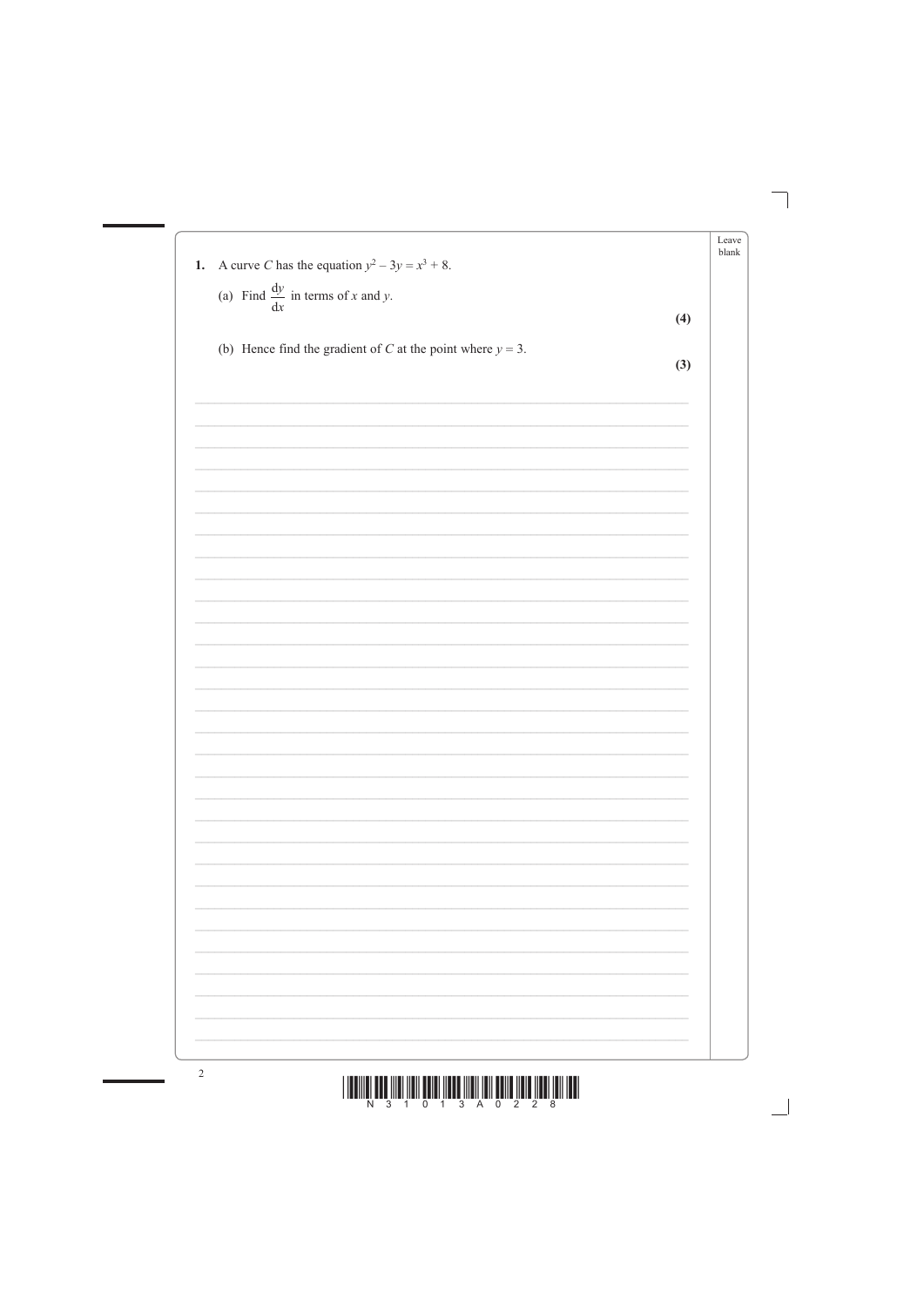|                             | Leave<br>blank |
|-----------------------------|----------------|
| <b>Question 1 continued</b> |                |
|                             |                |
|                             |                |
|                             |                |
|                             |                |
|                             |                |
|                             |                |
|                             |                |
|                             |                |
|                             |                |
|                             |                |
|                             |                |
|                             |                |
|                             |                |
|                             |                |
|                             |                |
|                             |                |
|                             |                |
|                             |                |
|                             |                |
|                             |                |
|                             |                |
|                             |                |
|                             |                |
|                             |                |
|                             |                |
|                             |                |
|                             |                |
|                             |                |
|                             |                |
|                             |                |
|                             |                |
|                             |                |
|                             |                |
|                             |                |
|                             |                |
|                             |                |
|                             |                |

 $\mathbb{R}$ 

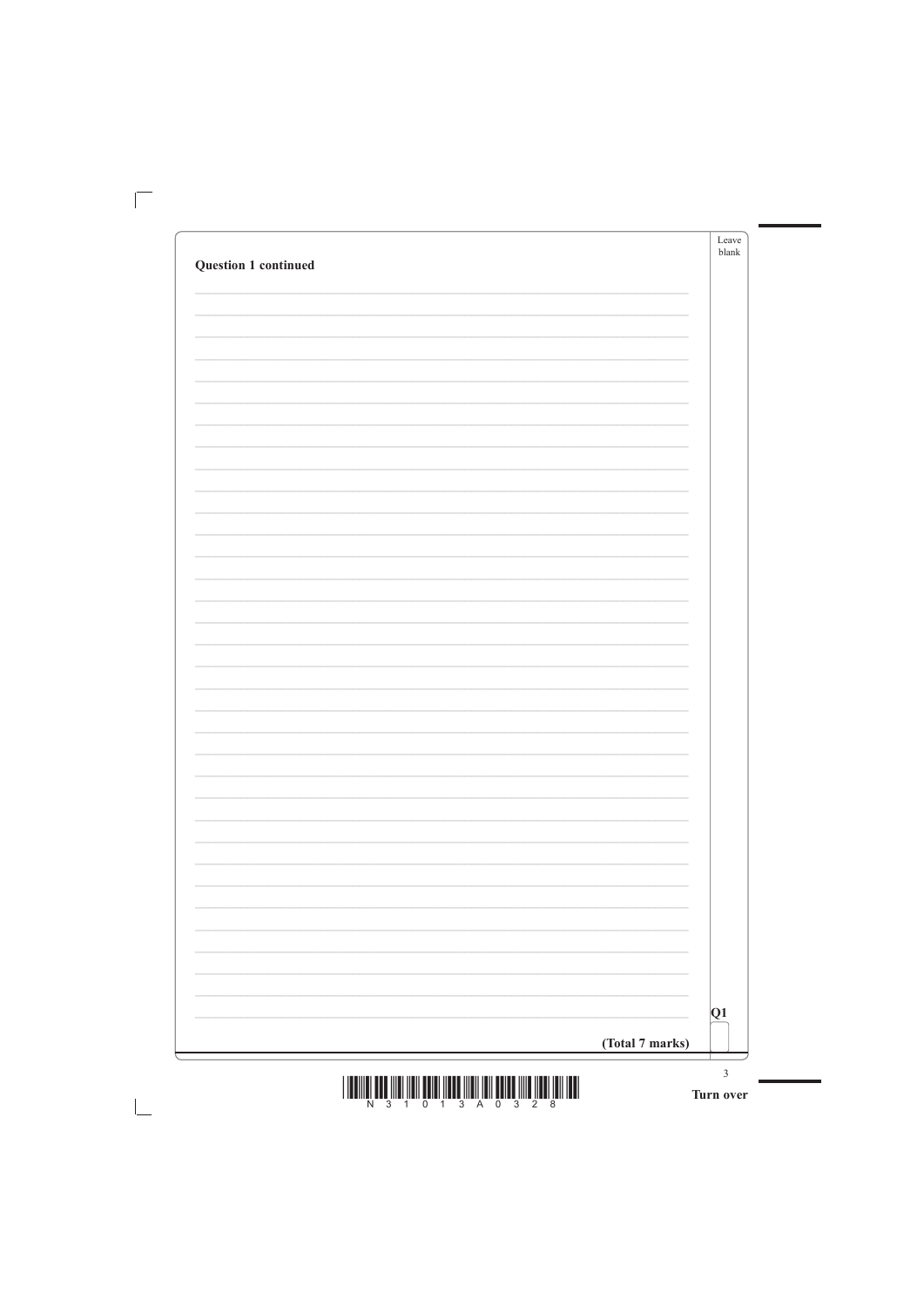





 $\overline{4}$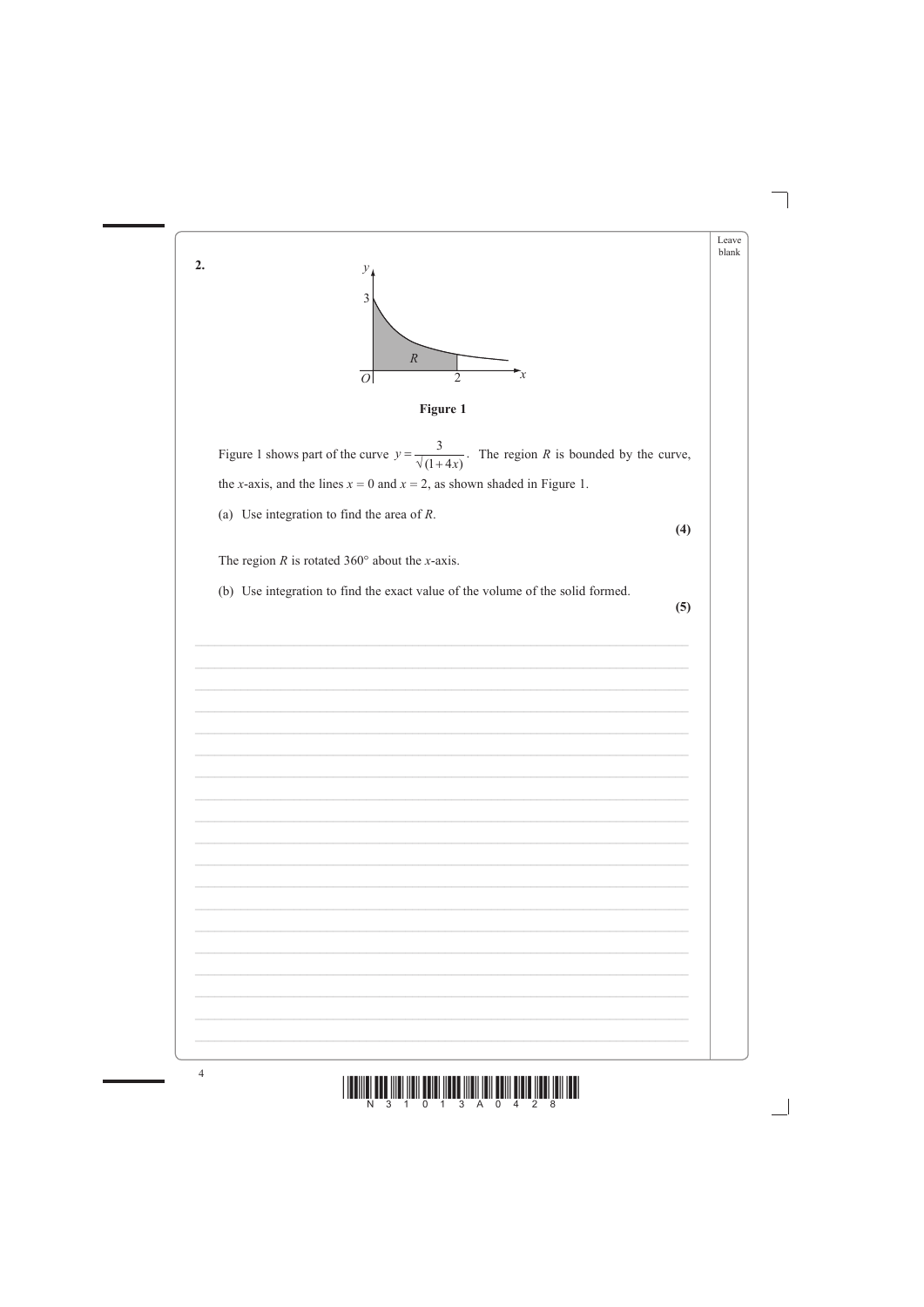|                             | Leave<br>blank |
|-----------------------------|----------------|
| <b>Question 2 continued</b> |                |
|                             |                |
|                             |                |
|                             |                |
|                             |                |
|                             |                |
|                             |                |
|                             |                |
|                             |                |
|                             |                |
|                             |                |
|                             |                |
|                             |                |
|                             |                |
|                             |                |
|                             |                |
|                             |                |
|                             |                |
|                             |                |
|                             |                |
|                             |                |
|                             |                |
|                             |                |
|                             |                |
|                             |                |
|                             |                |
|                             |                |
|                             |                |
|                             |                |
|                             |                |
|                             |                |
|                             |                |
|                             |                |
|                             |                |
|                             |                |
|                             |                |
|                             |                |

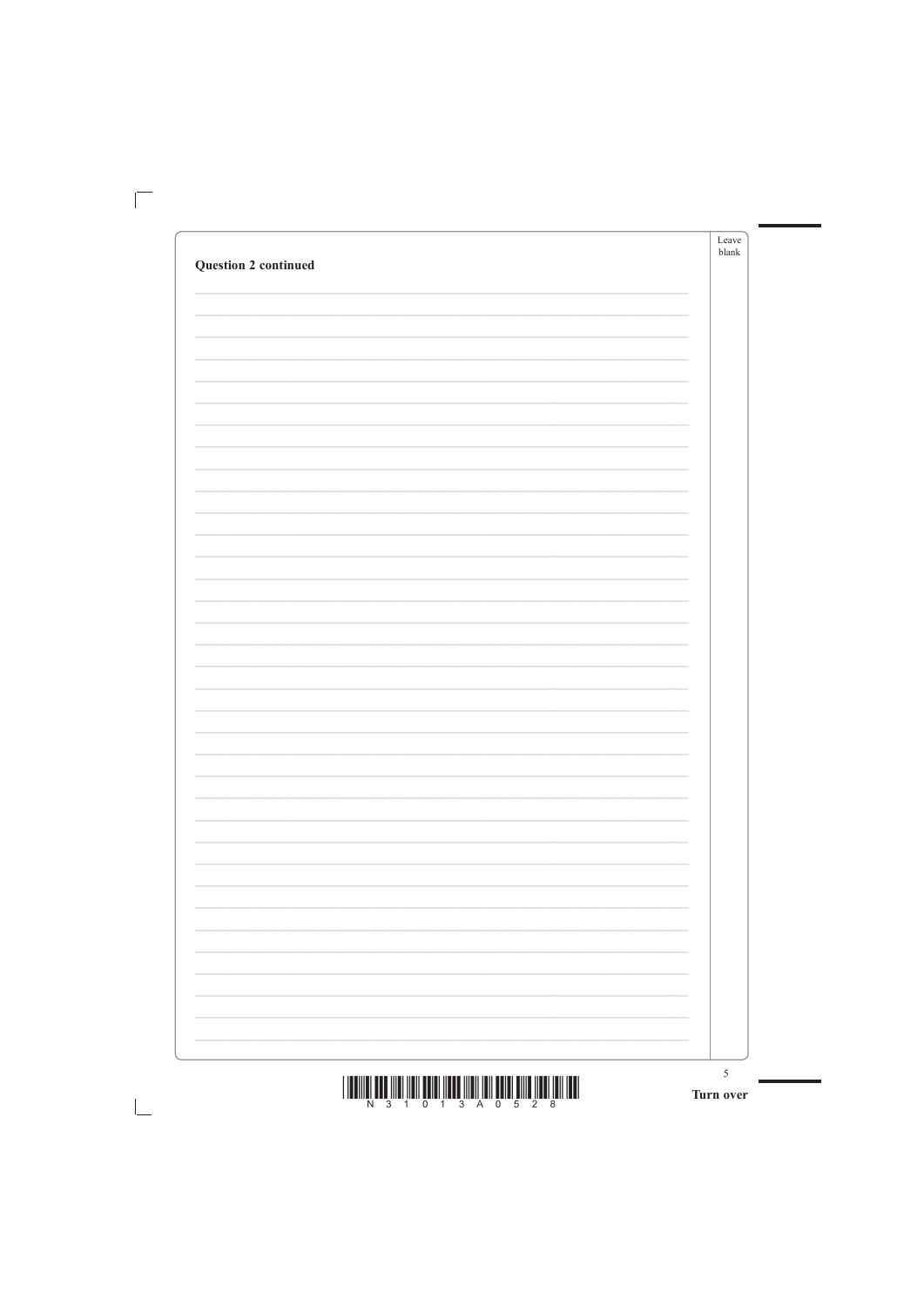| ÷. |
|----|





 $6\phantom{.}6$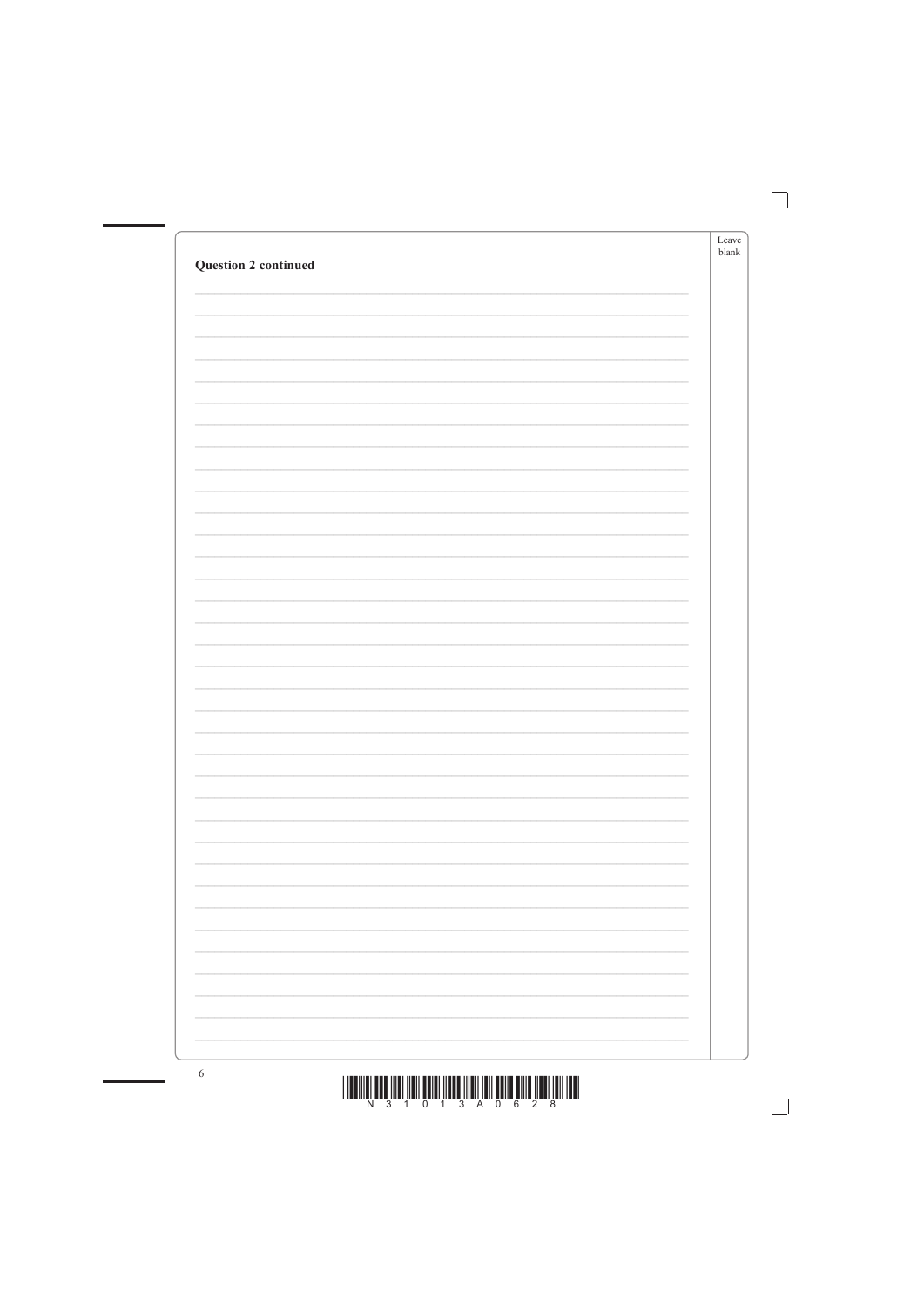|                             | Leave<br>blank |
|-----------------------------|----------------|
| <b>Question 2 continued</b> |                |
|                             |                |
|                             |                |
|                             |                |
|                             |                |
|                             |                |
|                             |                |
|                             |                |
|                             |                |
|                             |                |
|                             |                |
|                             |                |
|                             |                |
|                             |                |
|                             |                |
|                             |                |
|                             |                |
|                             |                |
|                             |                |
|                             |                |
|                             |                |
|                             |                |
|                             |                |
|                             |                |
|                             |                |
|                             |                |
|                             |                |
|                             |                |
|                             |                |
|                             |                |
|                             |                |
|                             |                |
|                             |                |
|                             |                |
|                             |                |
|                             |                |
|                             |                |

 $\mathbb{R}^n$ 

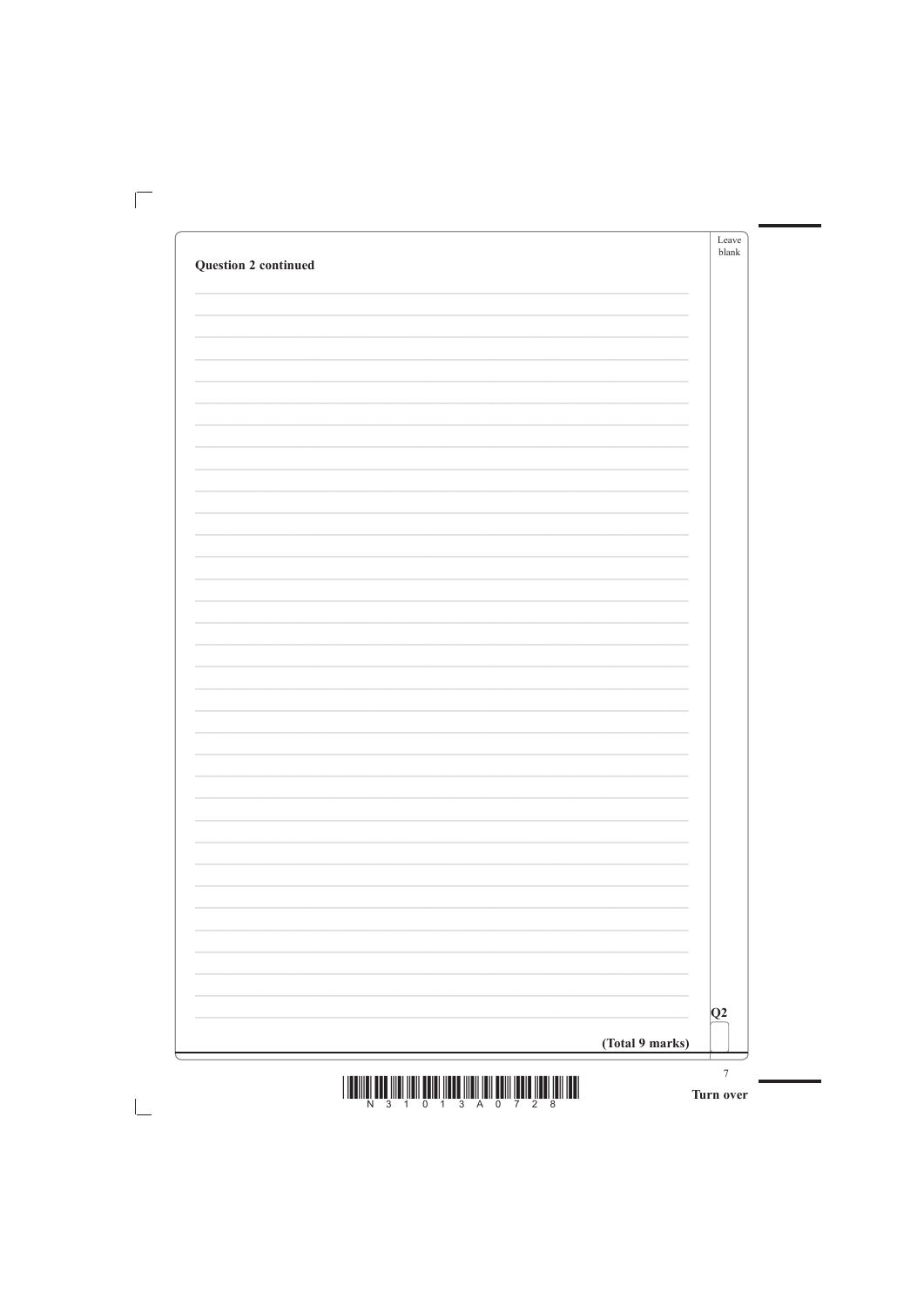|    |                                                                                                                                                                       | Leave<br>blank |
|----|-----------------------------------------------------------------------------------------------------------------------------------------------------------------------|----------------|
| 3. | $f(x) = \frac{27x^2 + 32x + 16}{(3x + 2)^2(1-x)}, \quad  x  < \frac{2}{3}$                                                                                            |                |
|    | Given that $f(x)$ can be expressed in the form                                                                                                                        |                |
|    | $f(x) = \frac{A}{(3x+2)} + \frac{B}{(3x+2)^2} + \frac{C}{(1-x)},$                                                                                                     |                |
|    | (a) find the values of B and C and show that $A = 0$ .<br>(4)                                                                                                         |                |
|    | (b) Hence, or otherwise, find the series expansion of $f(x)$ , in ascending powers of x, up<br>to and including the term in $x^2$ . Simplify each term.<br>(6)        |                |
|    | (c) Find the percentage error made in using the series expansion in part (b) to estimate<br>the value of $f(0.2)$ . Give your answer to 2 significant figures.<br>(4) |                |
|    |                                                                                                                                                                       |                |
|    |                                                                                                                                                                       |                |
|    |                                                                                                                                                                       |                |
|    |                                                                                                                                                                       |                |
|    |                                                                                                                                                                       |                |
|    |                                                                                                                                                                       |                |
|    |                                                                                                                                                                       |                |
|    |                                                                                                                                                                       |                |
|    |                                                                                                                                                                       |                |
|    |                                                                                                                                                                       |                |
|    |                                                                                                                                                                       |                |
|    |                                                                                                                                                                       |                |
|    |                                                                                                                                                                       |                |

п





 $\, 8$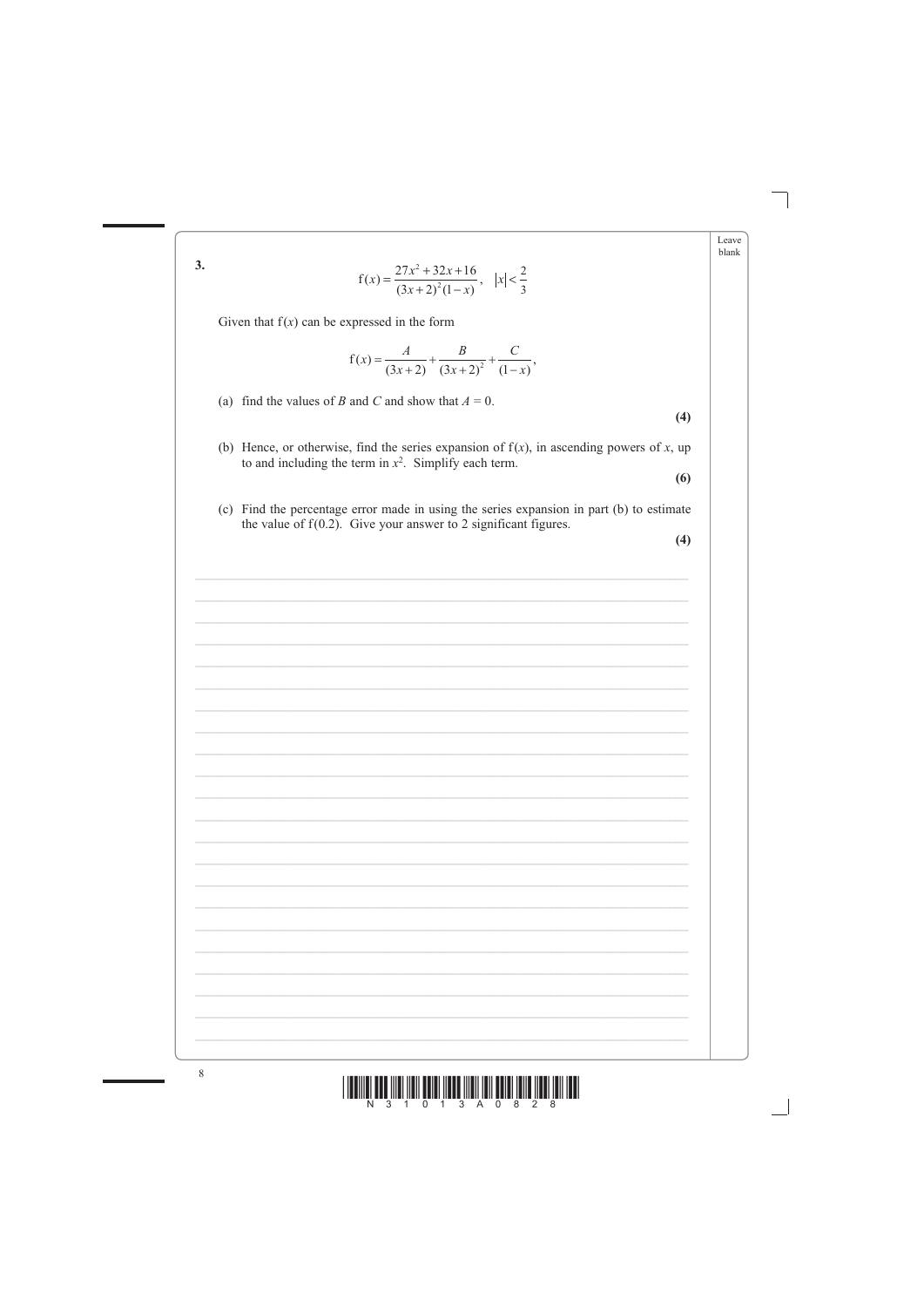|                      | Leave<br>$b$ lank |
|----------------------|-------------------|
| Question 3 continued |                   |
|                      |                   |
|                      |                   |
|                      |                   |
|                      |                   |
|                      |                   |
|                      |                   |
|                      |                   |
|                      |                   |
|                      |                   |
|                      |                   |
|                      |                   |
|                      |                   |
|                      |                   |
|                      |                   |
|                      |                   |
|                      |                   |
|                      |                   |
|                      |                   |
|                      |                   |
|                      |                   |
|                      |                   |
|                      |                   |
|                      |                   |
|                      |                   |
|                      |                   |
|                      |                   |
|                      |                   |
|                      |                   |

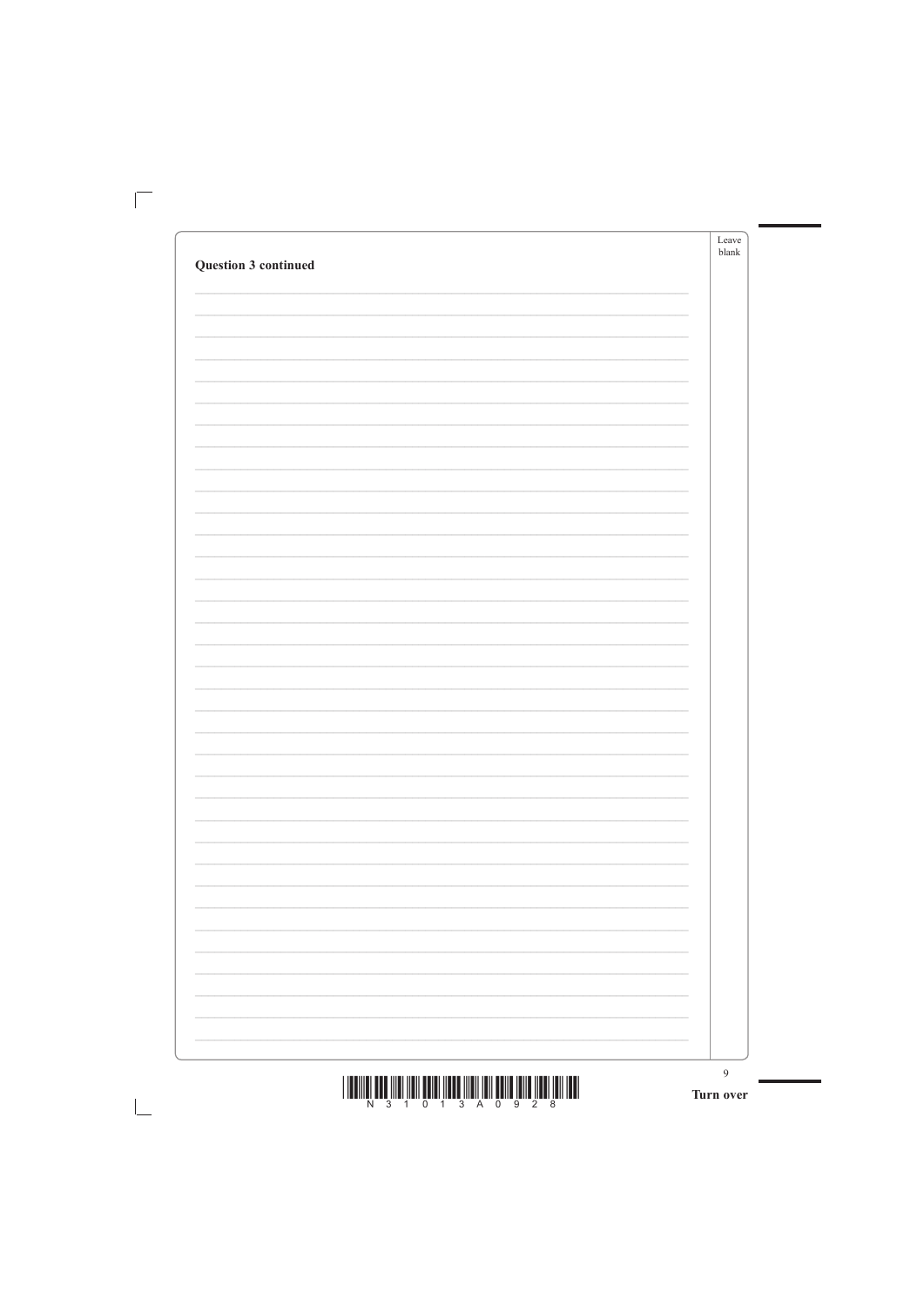| Question 3 continued | Leave<br>$b$ lank        |
|----------------------|--------------------------|
|                      |                          |
|                      |                          |
|                      |                          |
|                      |                          |
|                      |                          |
|                      |                          |
|                      |                          |
|                      |                          |
|                      |                          |
|                      |                          |
|                      |                          |
|                      |                          |
|                      |                          |
|                      |                          |
|                      |                          |
|                      | $\overline{\phantom{a}}$ |



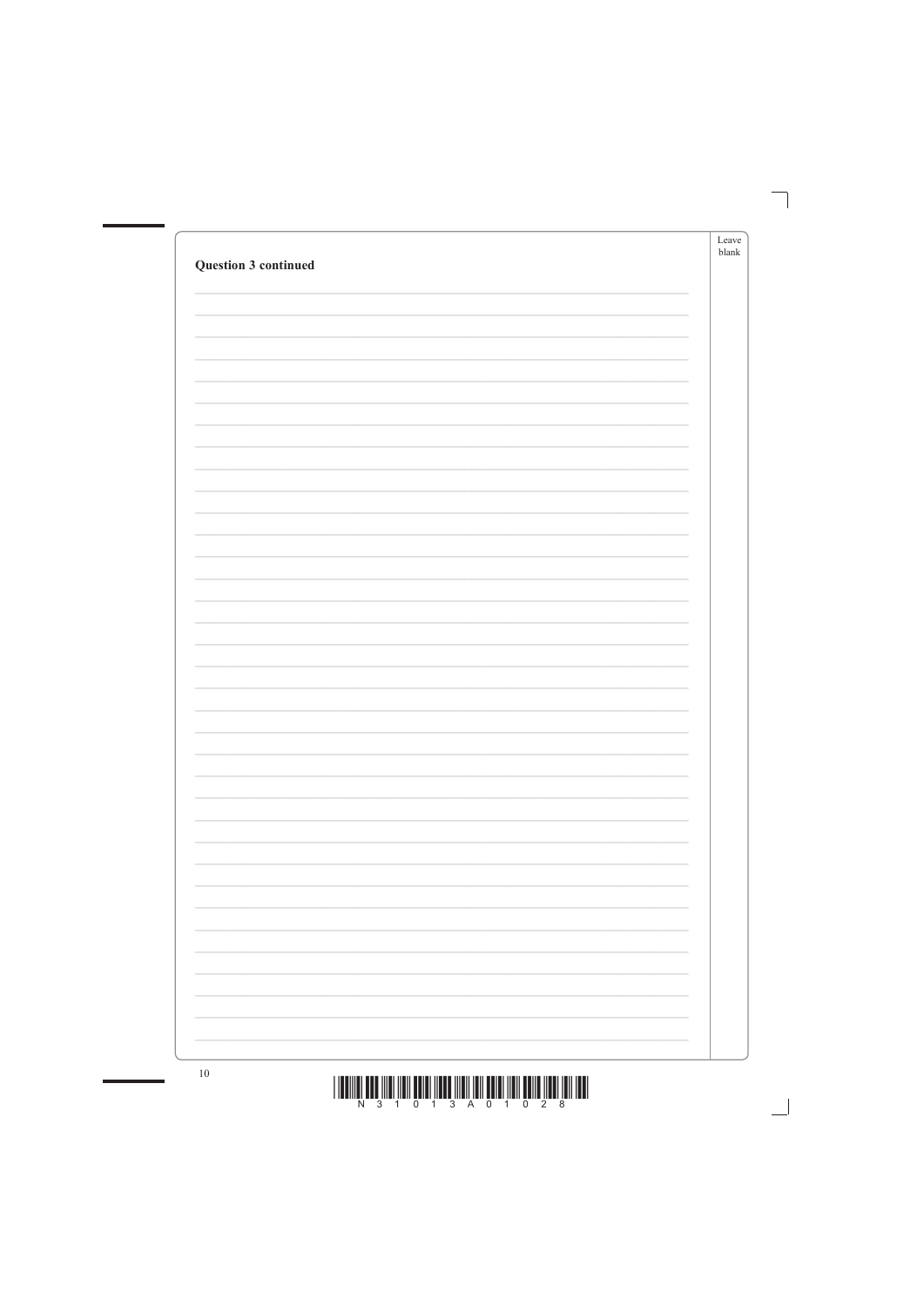|                      | Leave<br>$b$ lank |
|----------------------|-------------------|
| Question 3 continued |                   |
|                      |                   |
|                      |                   |
|                      |                   |
|                      |                   |
|                      |                   |
|                      |                   |
|                      |                   |
|                      |                   |
|                      |                   |
|                      |                   |
|                      |                   |
|                      |                   |
|                      |                   |
|                      |                   |
|                      |                   |
|                      |                   |
|                      |                   |
|                      |                   |
|                      |                   |
|                      |                   |
|                      |                   |
|                      |                   |
|                      |                   |
|                      |                   |
|                      |                   |
|                      |                   |
|                      |                   |
|                      |                   |

 $\mathbb{R}^n$ 

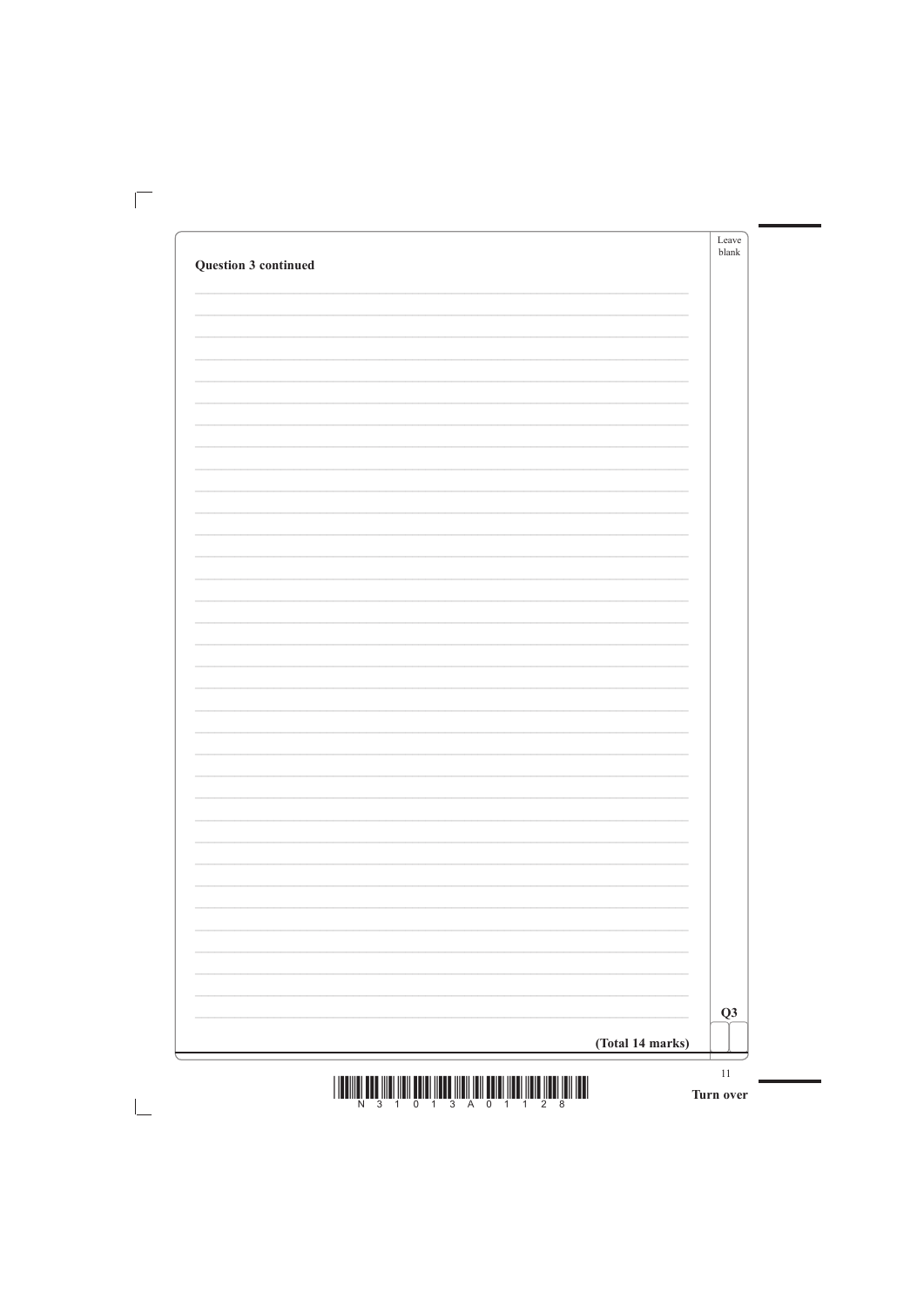| 4. | With respect to a fixed origin O the lines $l_1$ and $l_2$ are given by the equations                                                                                                                                                       |
|----|---------------------------------------------------------------------------------------------------------------------------------------------------------------------------------------------------------------------------------------------|
|    | $l_1$ : $\mathbf{r} = \begin{pmatrix} 11 \\ 2 \\ 17 \end{pmatrix} + \lambda \begin{pmatrix} -2 \\ 1 \\ -4 \end{pmatrix}$ $l_2$ : $\mathbf{r} = \begin{pmatrix} -5 \\ 11 \\ p \end{pmatrix} + \mu \begin{pmatrix} q \\ 2 \\ 2 \end{pmatrix}$ |
|    | where $\lambda$ and $\mu$ are parameters and $p$ and $q$ are constants. Given that $l_1$ and $l_2$ are<br>perpendicular,                                                                                                                    |
|    | (a) show that $q = -3$ .<br>(2)                                                                                                                                                                                                             |
|    | Given further that $l_1$ and $l_2$ intersect, find                                                                                                                                                                                          |
|    | (b) the value of $p$ ,<br>(6)                                                                                                                                                                                                               |
|    | (c) the coordinates of the point of intersection.<br>(2)                                                                                                                                                                                    |
|    | The point <i>A</i> lies on $l_1$ and has position vector $\begin{pmatrix} 9 \\ 3 \\ 13 \end{pmatrix}$ . The point <i>C</i> lies on $l_2$ .                                                                                                  |
|    | Given that a circle, with centre C, cuts the line $l_1$ at the points A and B,                                                                                                                                                              |
|    | (d) find the position vector of $B$ .<br>(3)                                                                                                                                                                                                |
|    |                                                                                                                                                                                                                                             |
|    |                                                                                                                                                                                                                                             |
|    |                                                                                                                                                                                                                                             |
|    |                                                                                                                                                                                                                                             |
|    |                                                                                                                                                                                                                                             |
|    |                                                                                                                                                                                                                                             |
|    |                                                                                                                                                                                                                                             |
|    |                                                                                                                                                                                                                                             |

п

٠

٦

Leave  ${\it blank}$ 



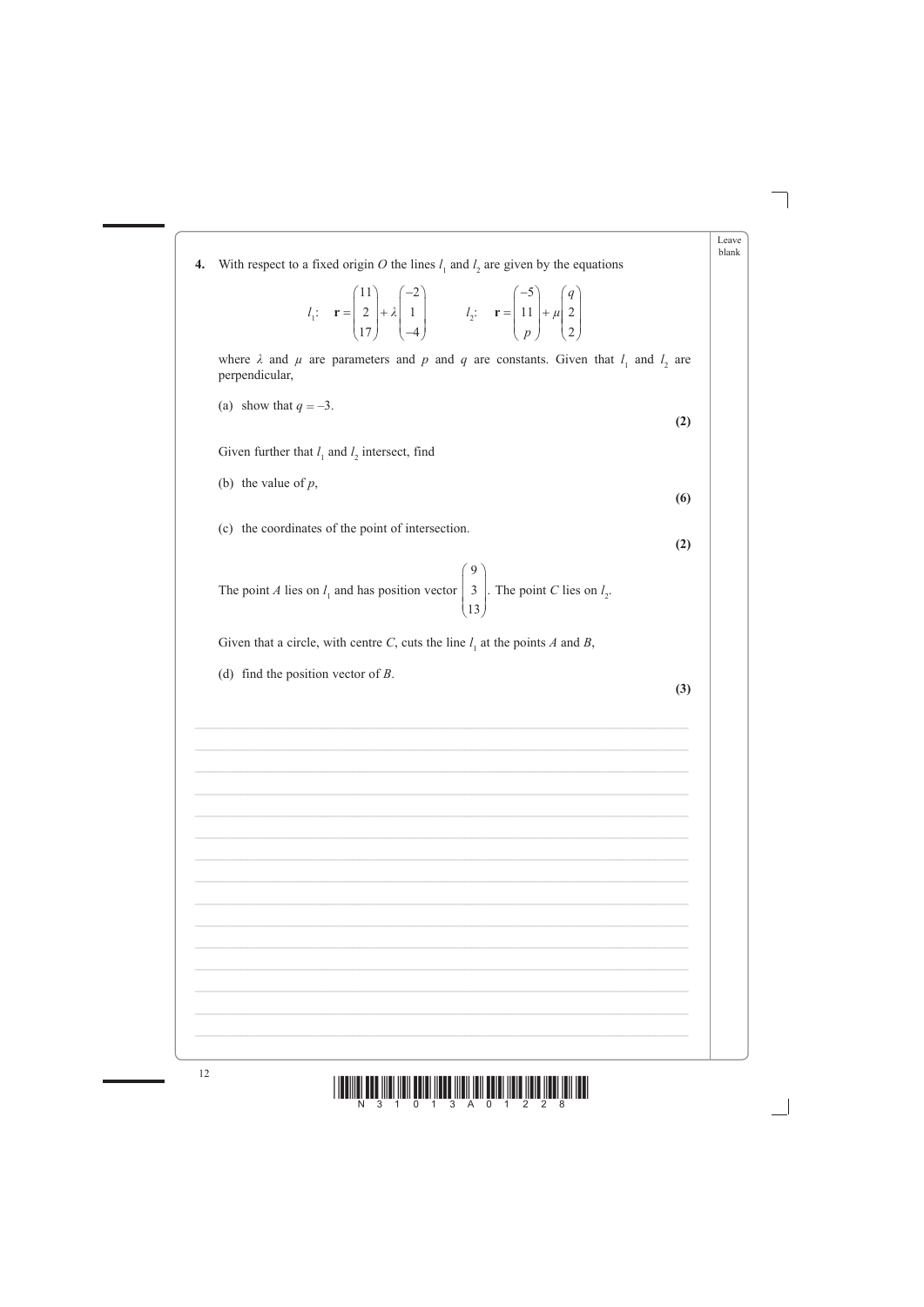| <b>Question 4 continued</b> |  |
|-----------------------------|--|
|                             |  |
|                             |  |
|                             |  |
|                             |  |
|                             |  |
|                             |  |
|                             |  |
|                             |  |
|                             |  |
|                             |  |
|                             |  |
|                             |  |
|                             |  |
|                             |  |
|                             |  |
|                             |  |
|                             |  |
|                             |  |
|                             |  |
|                             |  |
|                             |  |
|                             |  |
|                             |  |
|                             |  |
|                             |  |
|                             |  |
|                             |  |
|                             |  |
|                             |  |
|                             |  |
|                             |  |
|                             |  |
|                             |  |
|                             |  |
|                             |  |
|                             |  |

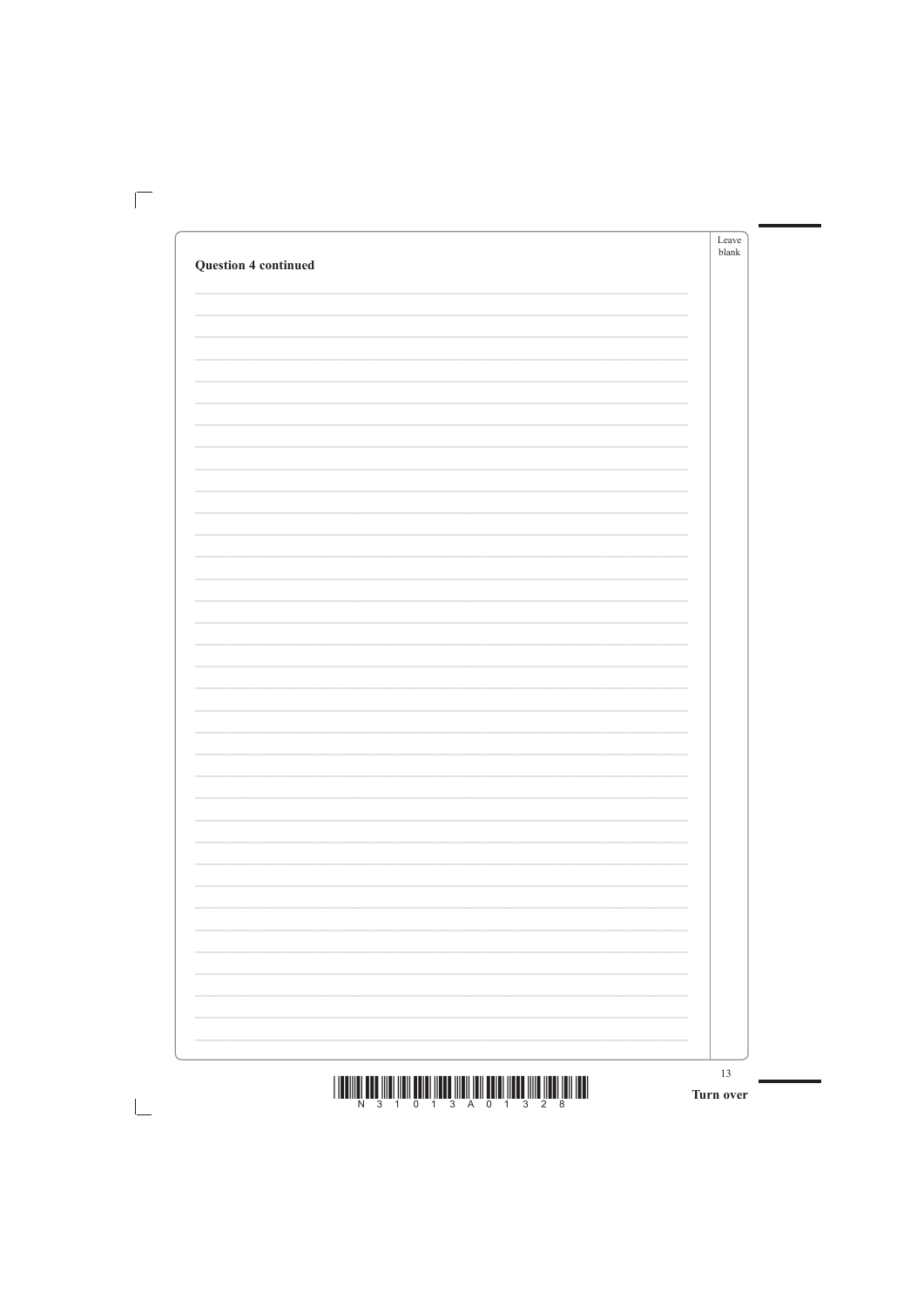| <b>Question 4 continued</b> | Leave<br>$b$ lank |
|-----------------------------|-------------------|
|                             |                   |
|                             |                   |
|                             |                   |
|                             |                   |
|                             |                   |
|                             |                   |
|                             |                   |
|                             |                   |
|                             |                   |
|                             |                   |
|                             |                   |
|                             |                   |
|                             |                   |
|                             |                   |
|                             |                   |
|                             |                   |
|                             |                   |
|                             |                   |



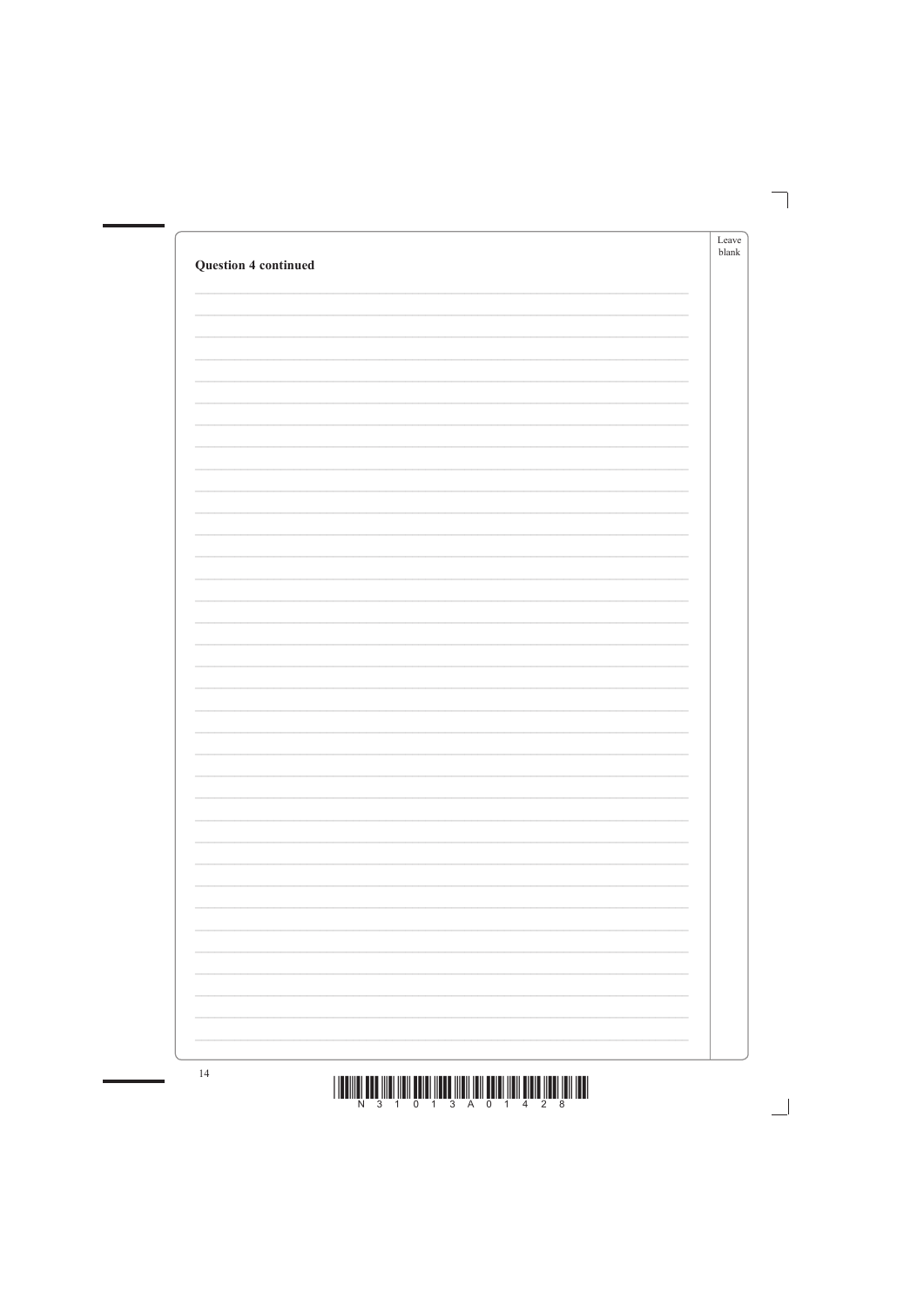| <b>Question 4 continued</b> |  | Leave<br>blank |
|-----------------------------|--|----------------|
|                             |  |                |
|                             |  |                |
|                             |  |                |
|                             |  |                |
|                             |  |                |
|                             |  |                |
|                             |  |                |
|                             |  |                |
|                             |  |                |
|                             |  |                |
|                             |  |                |
|                             |  |                |
|                             |  |                |
|                             |  |                |
|                             |  |                |
|                             |  |                |
|                             |  |                |
|                             |  |                |
|                             |  |                |
|                             |  |                |
|                             |  |                |
|                             |  |                |
|                             |  |                |
|                             |  |                |
|                             |  |                |
|                             |  |                |
|                             |  |                |
|                             |  |                |
|                             |  |                |
|                             |  |                |
|                             |  |                |
|                             |  |                |
|                             |  |                |
|                             |  |                |
|                             |  |                |
|                             |  |                |
|                             |  |                |
|                             |  |                |

 $\mathbb{R}$ 

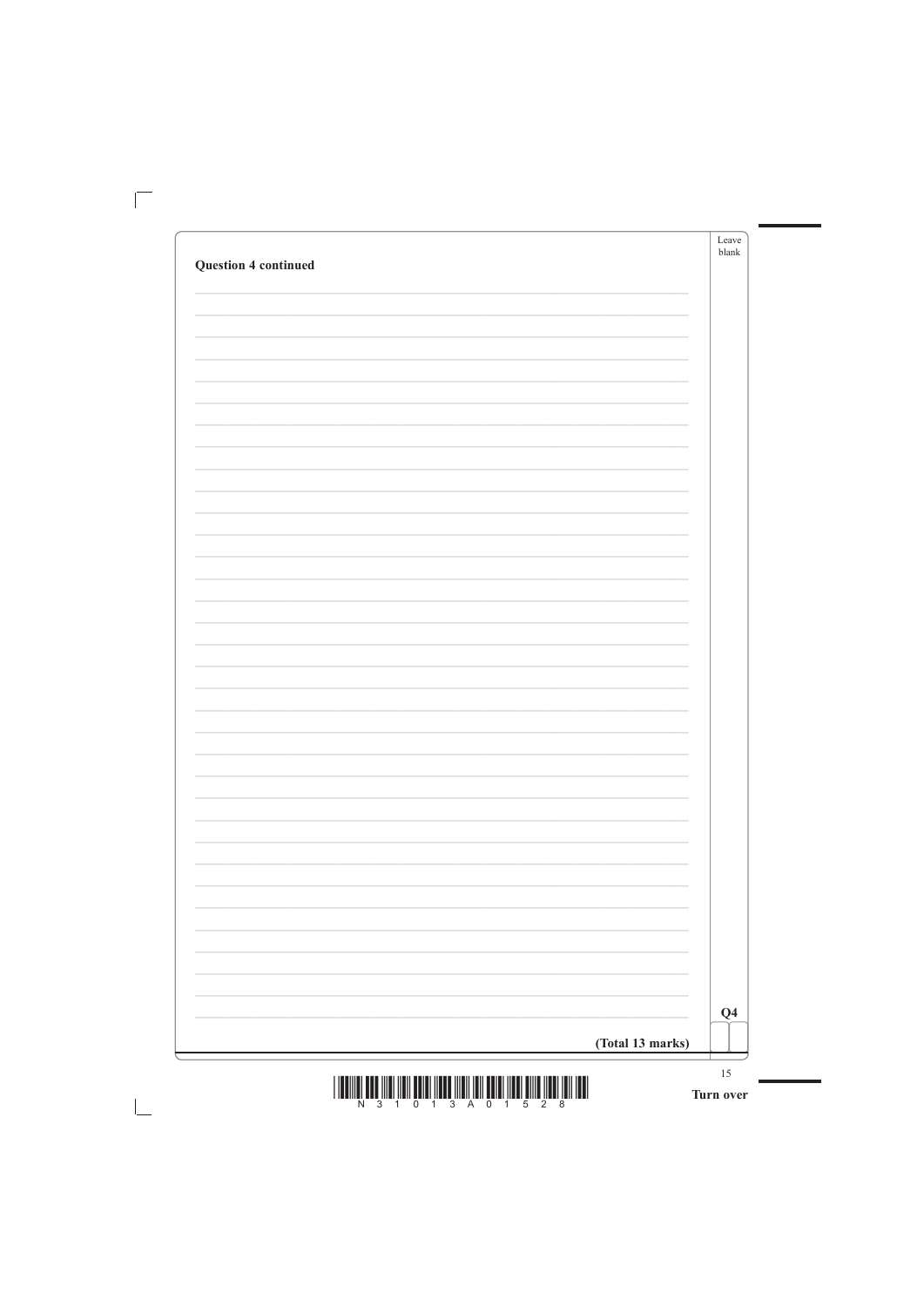



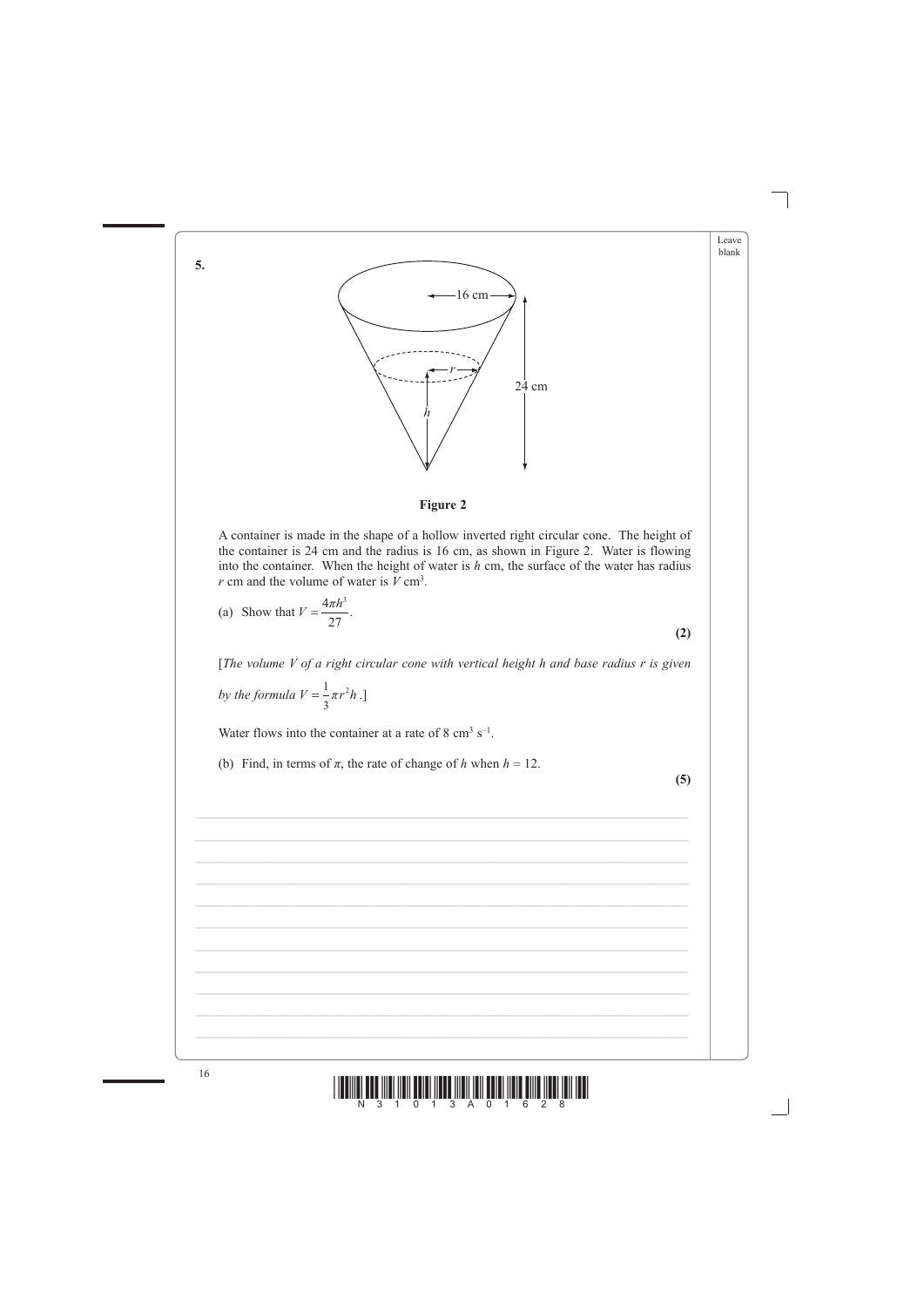|                             | Leave<br>blank |
|-----------------------------|----------------|
| <b>Question 5 continued</b> |                |
|                             |                |
|                             |                |
|                             |                |
|                             |                |
|                             |                |
|                             |                |
|                             |                |
|                             |                |
|                             |                |
|                             |                |
|                             |                |
|                             |                |
|                             |                |
|                             |                |
|                             |                |
|                             |                |
|                             |                |
|                             |                |
|                             |                |
|                             |                |
|                             |                |
|                             |                |
|                             |                |
|                             |                |
|                             |                |
|                             |                |
|                             |                |
|                             |                |
|                             |                |
|                             |                |
|                             |                |
|                             |                |
|                             |                |
|                             |                |
|                             |                |

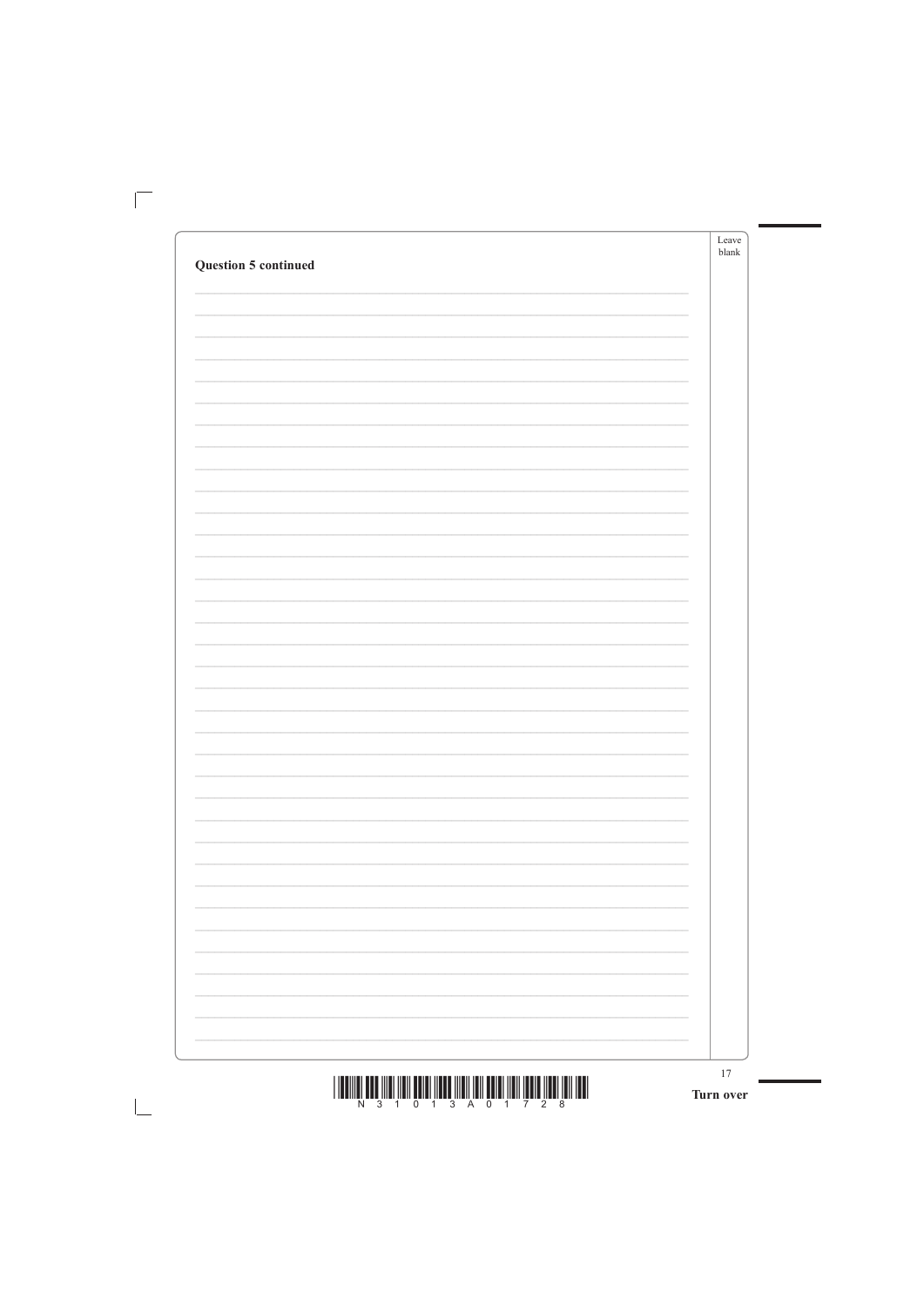| <b>Question 5 continued</b> |                                                                 | Leave<br>blank |
|-----------------------------|-----------------------------------------------------------------|----------------|
|                             |                                                                 |                |
|                             |                                                                 |                |
|                             |                                                                 |                |
|                             |                                                                 |                |
|                             |                                                                 |                |
|                             |                                                                 |                |
|                             |                                                                 |                |
|                             |                                                                 |                |
|                             |                                                                 |                |
|                             |                                                                 |                |
|                             |                                                                 |                |
|                             |                                                                 |                |
|                             |                                                                 |                |
|                             |                                                                 |                |
|                             |                                                                 |                |
|                             |                                                                 |                |
|                             |                                                                 |                |
|                             |                                                                 |                |
|                             |                                                                 |                |
|                             | the contract of the contract of the contract of the contract of |                |
|                             |                                                                 |                |
|                             | $\overline{\phantom{a}}$                                        |                |
|                             | the contract of the contract of the contract of the contract of |                |
|                             |                                                                 |                |
|                             | the contract of the contract of the contract of the contract of |                |
|                             |                                                                 |                |
|                             | $\overline{\phantom{a}}$                                        |                |
|                             | the contract of the contract of the contract of the contract of |                |
|                             |                                                                 |                |



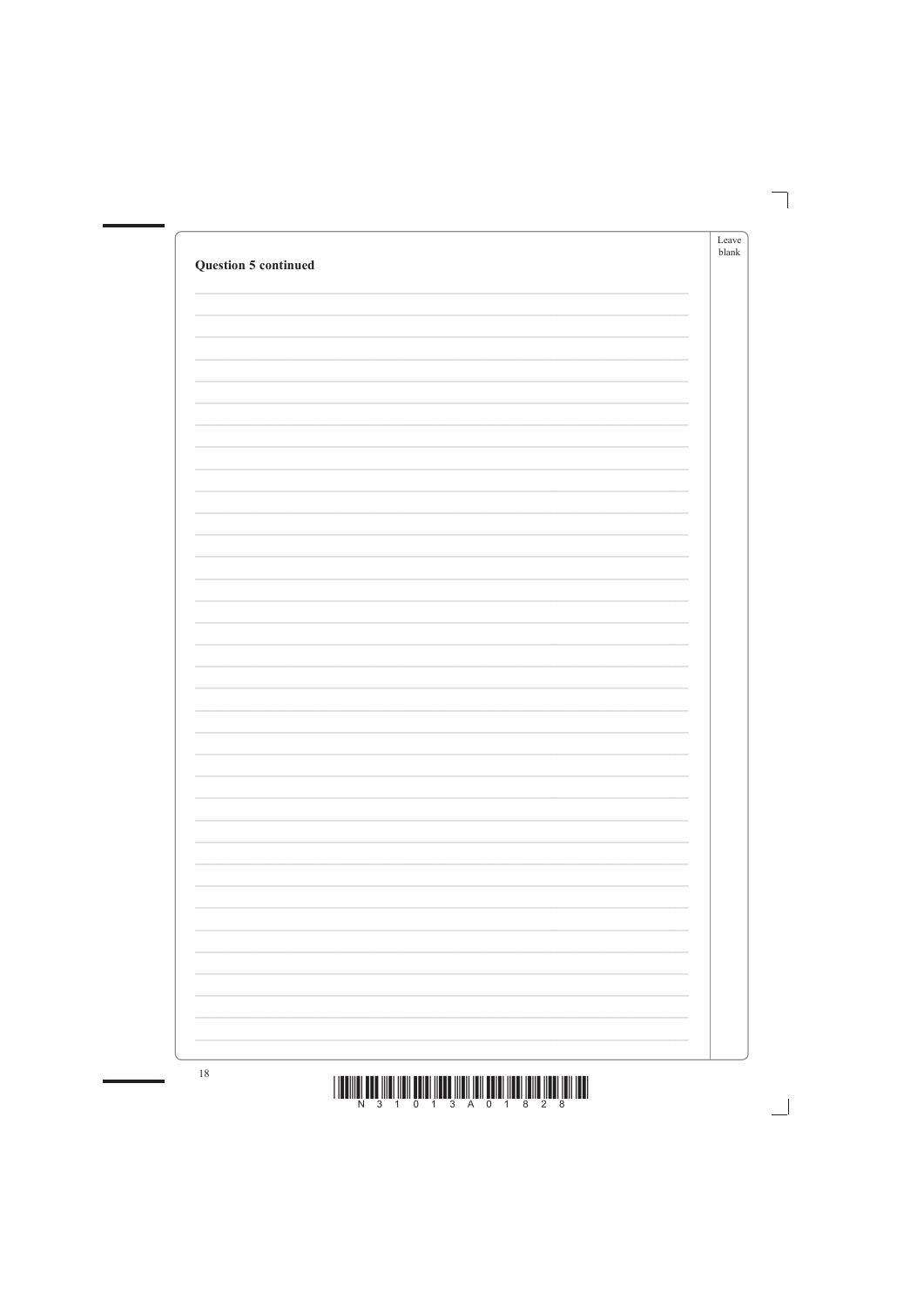|                             | Leave<br>blank |
|-----------------------------|----------------|
| <b>Question 5 continued</b> |                |
|                             |                |
|                             |                |
|                             |                |
|                             |                |
|                             |                |
|                             |                |
|                             |                |
|                             |                |
|                             |                |
|                             |                |
|                             |                |
|                             |                |
|                             |                |
|                             |                |
|                             |                |
|                             |                |
|                             |                |
|                             |                |
|                             |                |
|                             |                |
|                             |                |
|                             |                |
|                             |                |
|                             |                |
|                             |                |
|                             |                |
|                             |                |
|                             |                |
|                             |                |
|                             |                |
|                             |                |
|                             |                |
|                             |                |
|                             |                |
|                             |                |

 $\mathbb{R}$ 

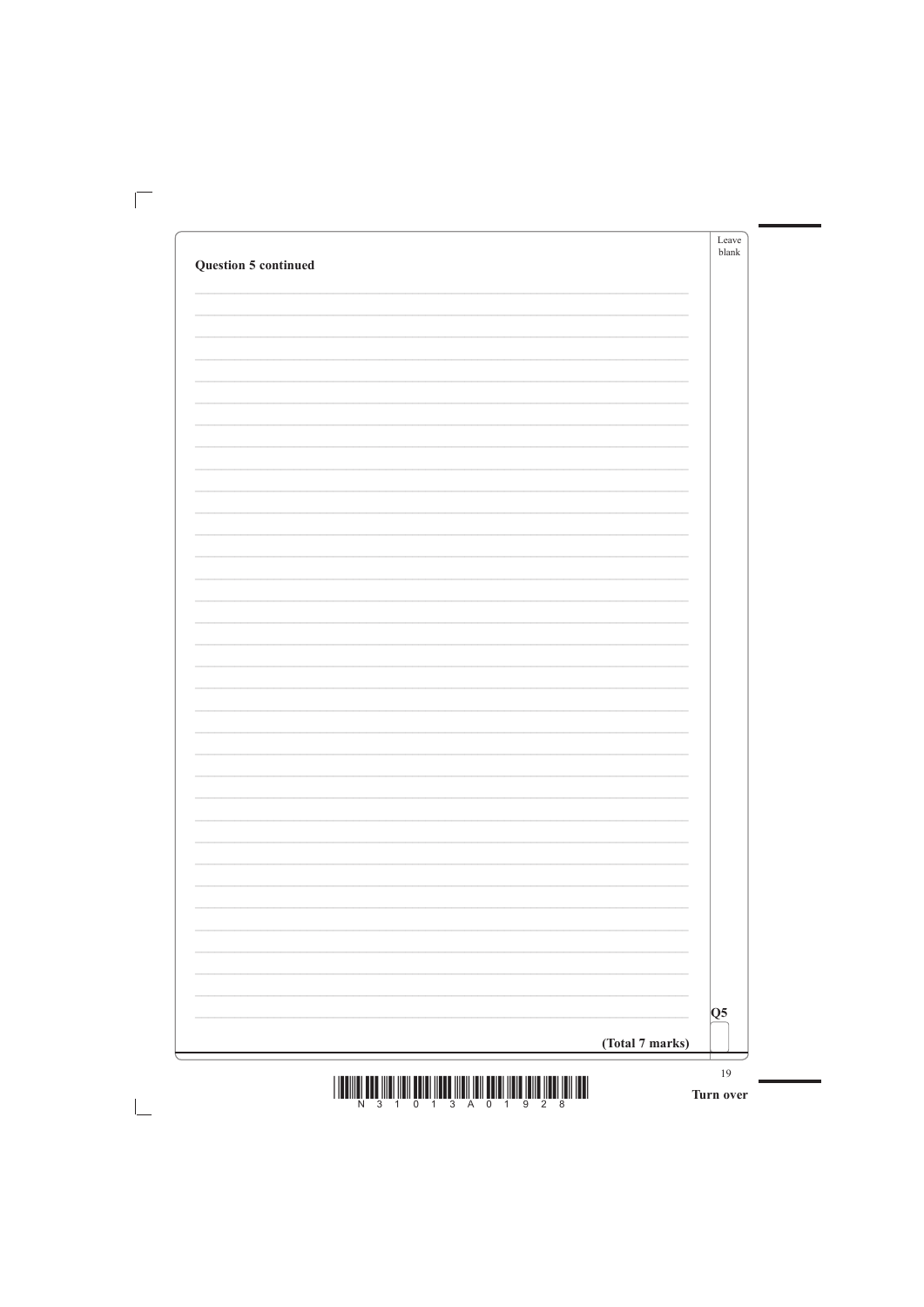



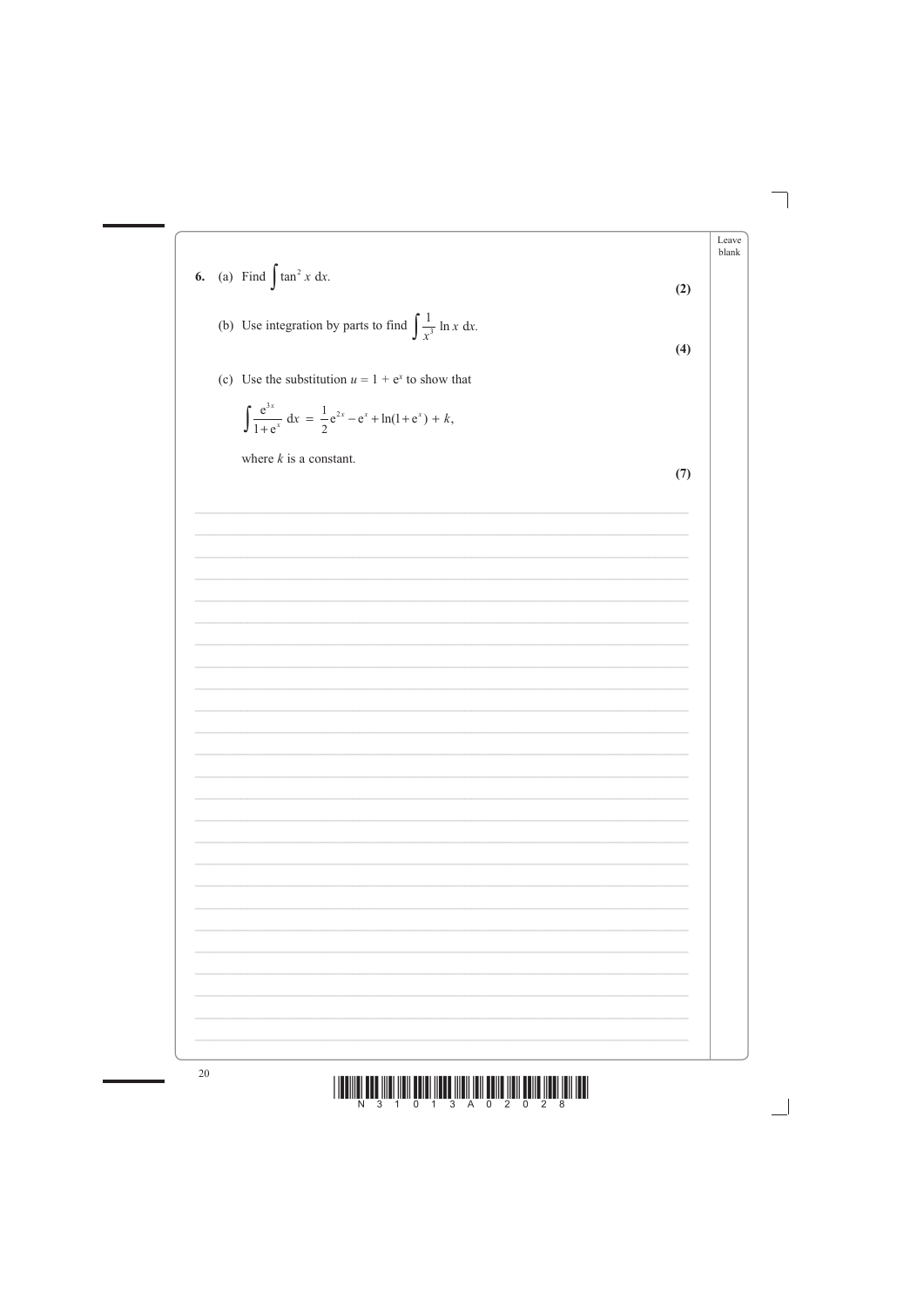|                      | Leave<br>blank |
|----------------------|----------------|
| Question 6 continued |                |
|                      |                |
|                      |                |
|                      |                |
|                      |                |
|                      |                |
|                      |                |
|                      |                |
|                      |                |
|                      |                |
|                      |                |
|                      |                |
|                      |                |
|                      |                |
|                      |                |
|                      |                |
|                      |                |
|                      |                |
|                      |                |
|                      |                |
|                      |                |
|                      |                |
|                      |                |
|                      |                |
|                      |                |
|                      |                |
|                      |                |
|                      |                |
|                      |                |
|                      |                |
|                      |                |
|                      |                |
|                      |                |
|                      |                |
|                      |                |
|                      |                |

 $\mathbf{I}$ 

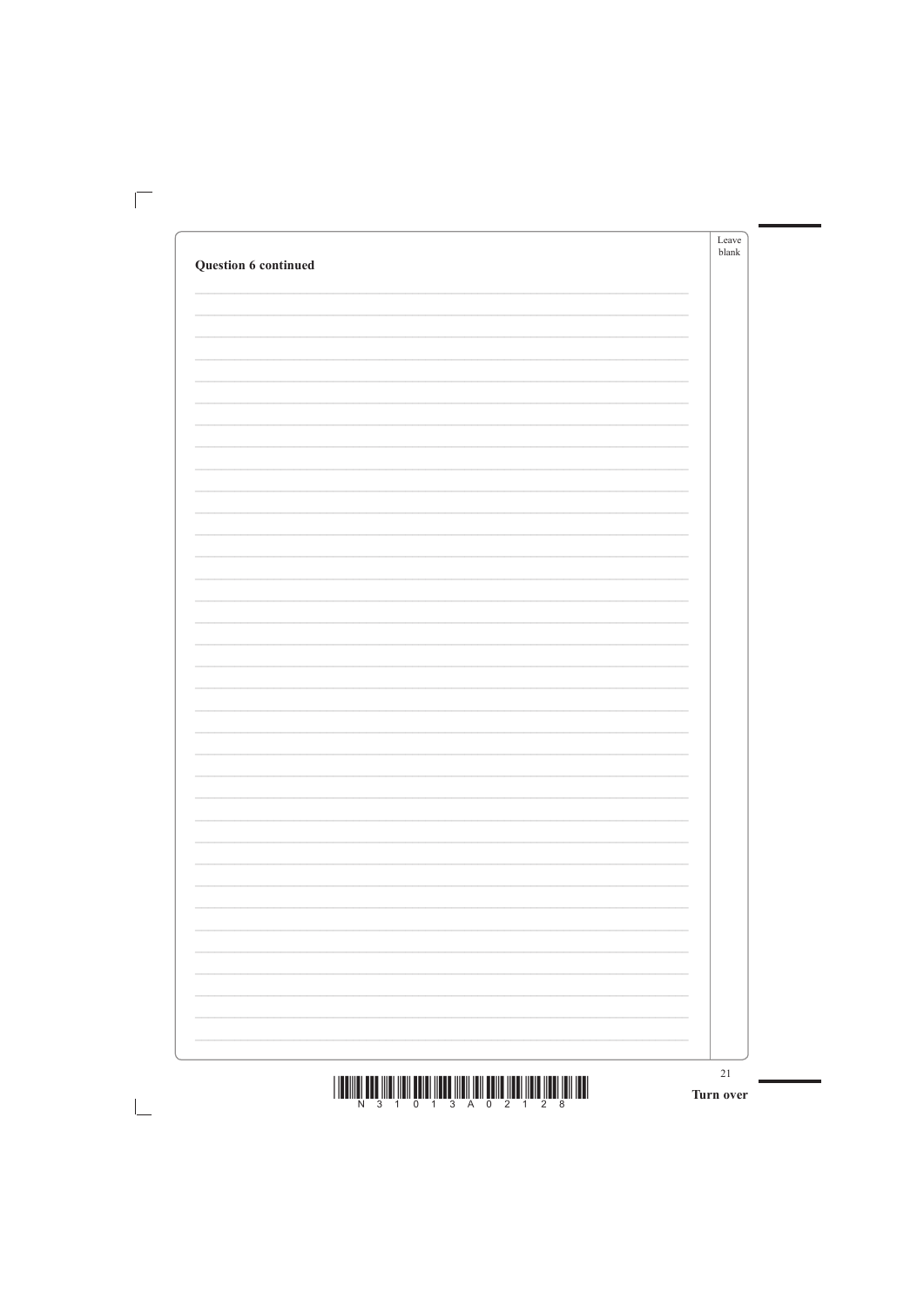| Question 6 continued |                                                 | Leave<br>blank |
|----------------------|-------------------------------------------------|----------------|
|                      |                                                 |                |
|                      |                                                 |                |
|                      |                                                 |                |
|                      |                                                 |                |
|                      |                                                 |                |
|                      |                                                 |                |
|                      |                                                 |                |
|                      |                                                 |                |
|                      |                                                 |                |
|                      |                                                 |                |
|                      |                                                 |                |
|                      |                                                 |                |
|                      |                                                 |                |
|                      | $\overline{\phantom{0}}$                        |                |
|                      |                                                 |                |
|                      | the contract of the contract of the contract of |                |
|                      | $\overline{\phantom{a}}$                        |                |
|                      | $\sim$                                          |                |



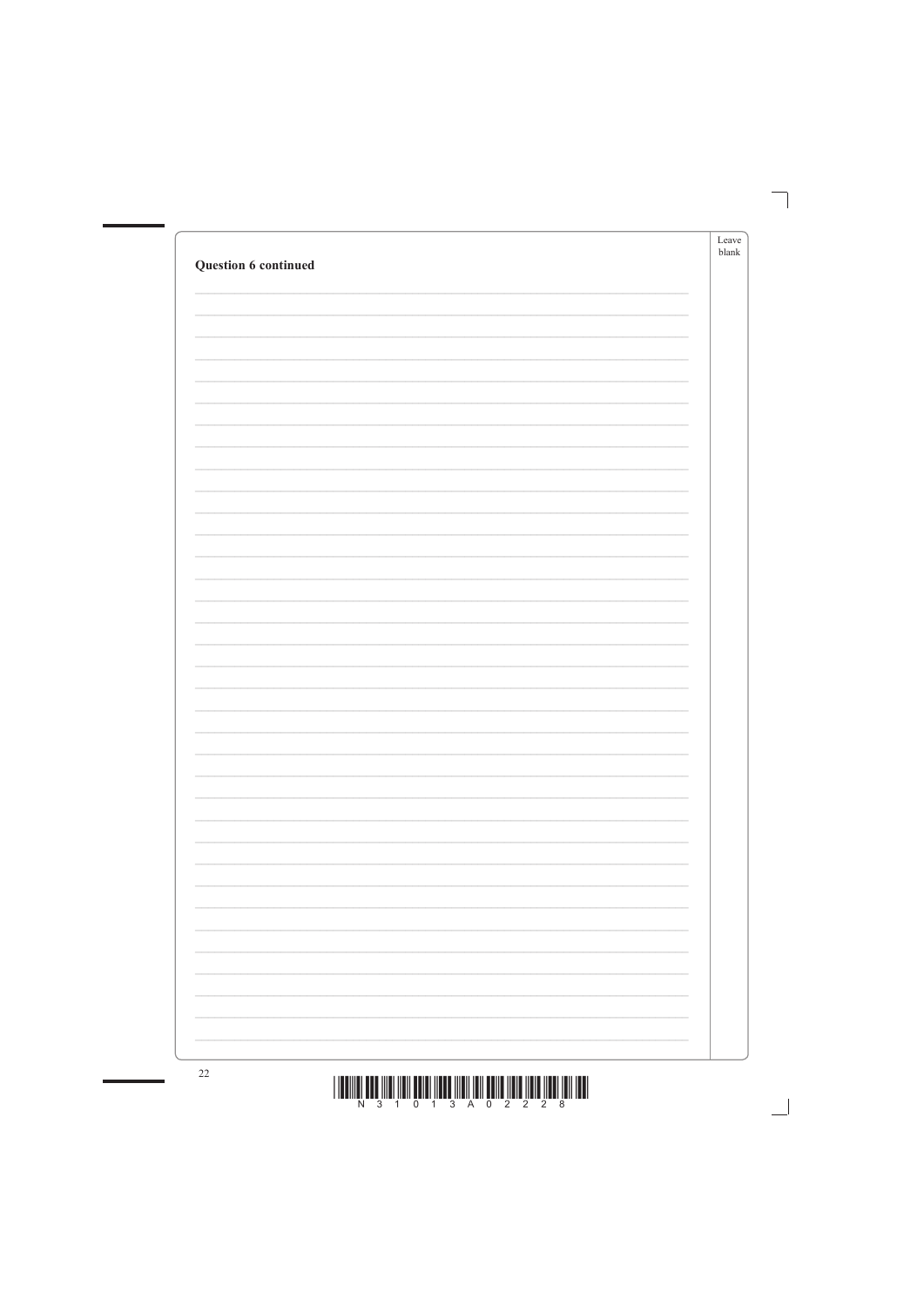|                      | Leave<br>blank |
|----------------------|----------------|
| Question 6 continued |                |
|                      |                |
|                      |                |
|                      |                |
|                      |                |
|                      |                |
|                      |                |
|                      |                |
|                      |                |
|                      |                |
|                      |                |
|                      |                |
|                      |                |
|                      |                |
|                      |                |
|                      |                |
|                      |                |
|                      |                |
|                      |                |
|                      |                |
|                      |                |
|                      |                |
|                      |                |
|                      |                |
|                      |                |
|                      |                |
|                      |                |
|                      |                |
|                      |                |
|                      |                |
|                      |                |
|                      |                |
|                      |                |
|                      |                |
|                      |                |
|                      |                |

 $\mathbb{R}$ 

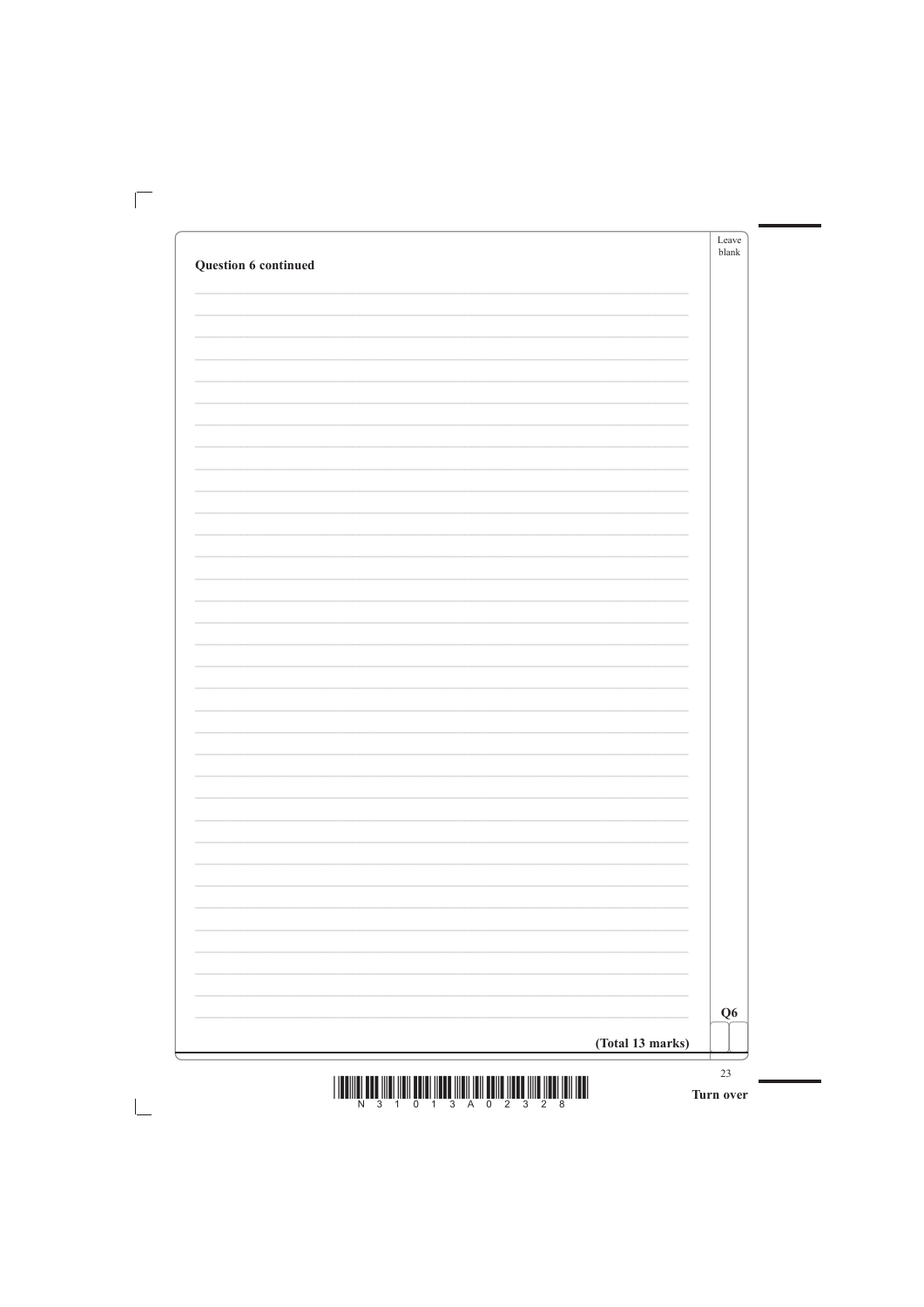



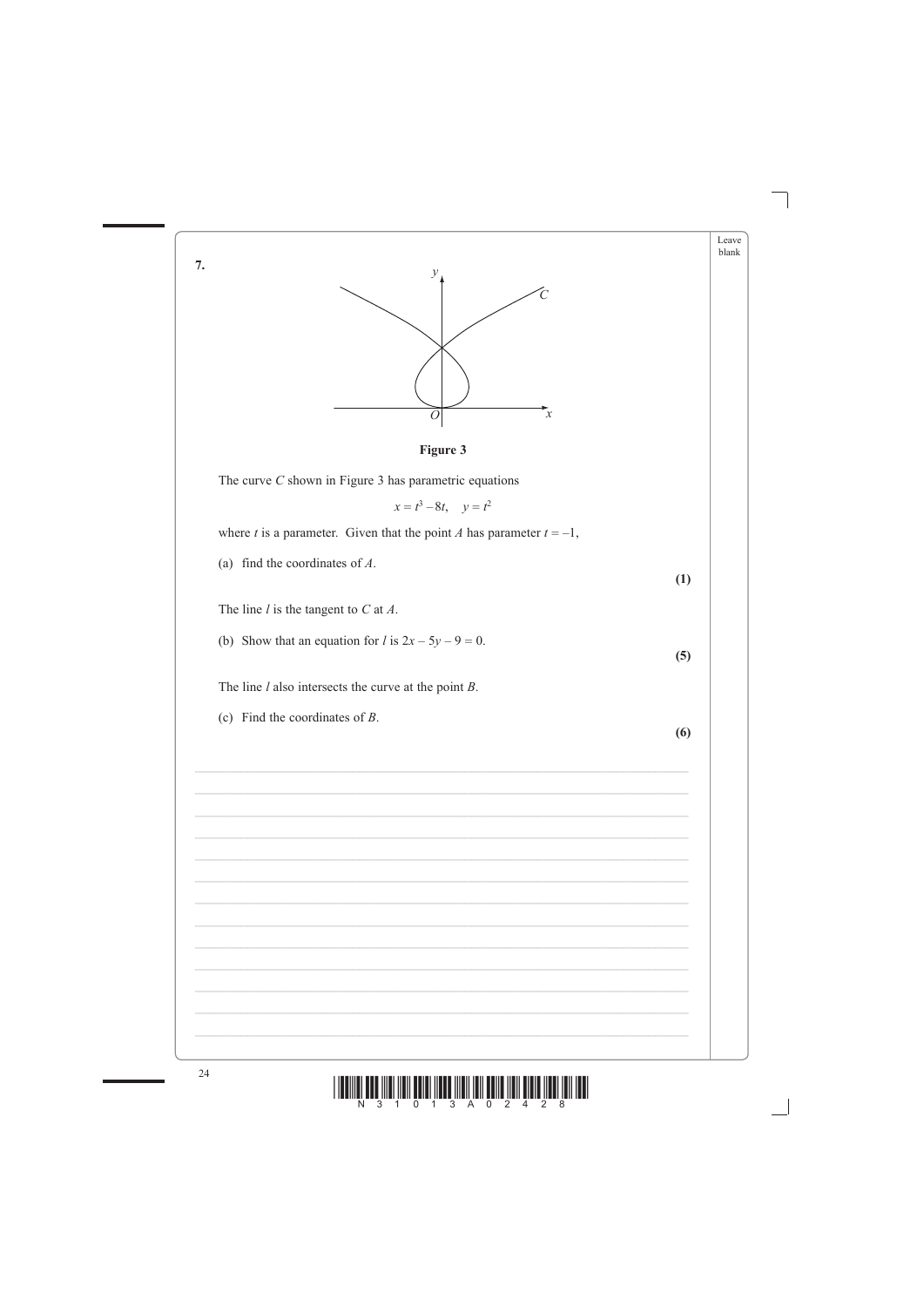| <b>Question 7 continued</b> | Leave<br>$b$ lank |
|-----------------------------|-------------------|
|                             |                   |
|                             |                   |
|                             |                   |
|                             |                   |
|                             |                   |
|                             |                   |
|                             |                   |
|                             |                   |
|                             |                   |
|                             |                   |
|                             |                   |
|                             |                   |
|                             |                   |
|                             |                   |
|                             |                   |
|                             |                   |
|                             |                   |
|                             |                   |
|                             |                   |
|                             |                   |
|                             |                   |
|                             |                   |
|                             |                   |
|                             |                   |
|                             |                   |
|                             |                   |
|                             |                   |
|                             |                   |
|                             |                   |
|                             |                   |

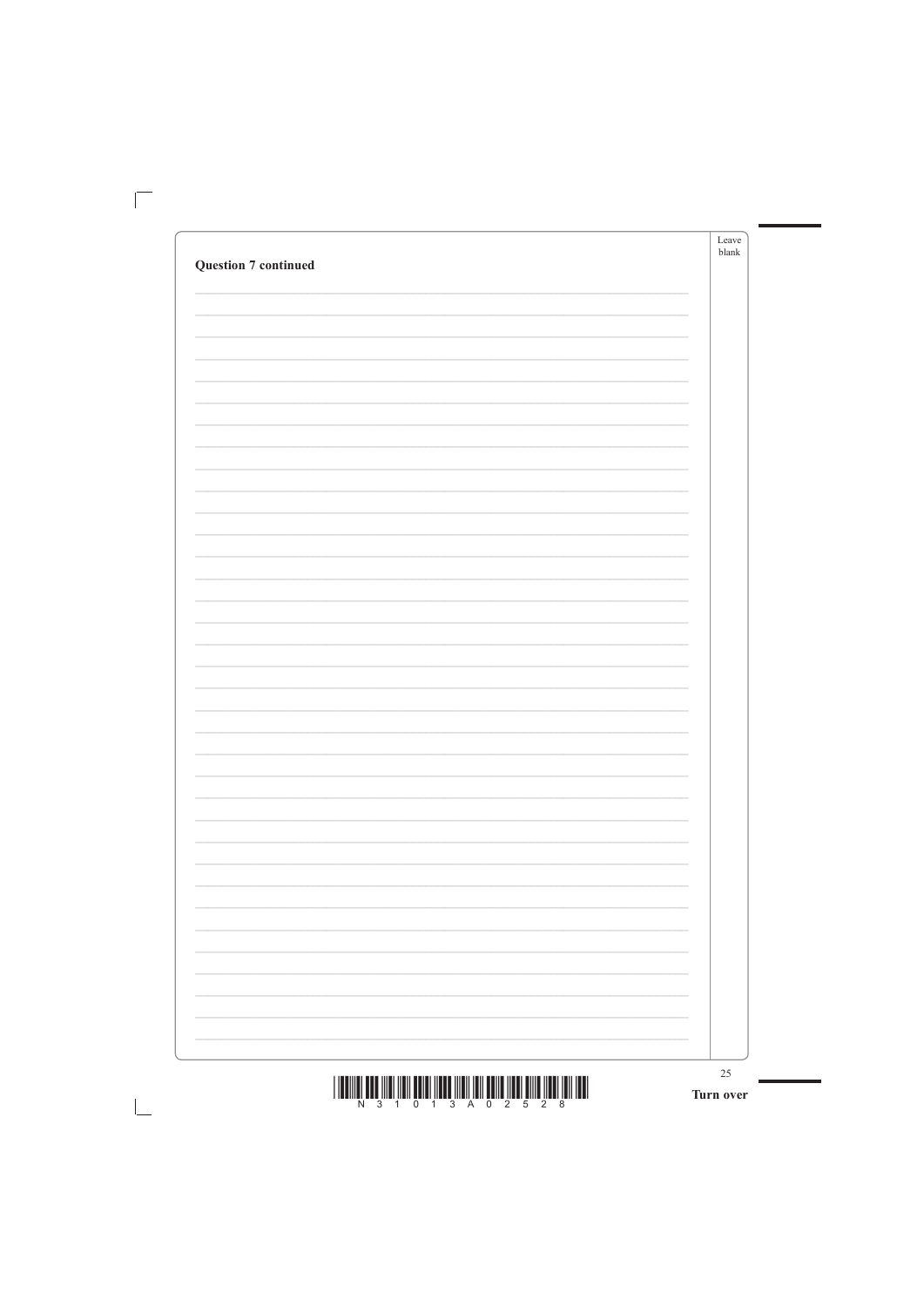| <b>Question 7 continued</b> | Leave<br>$b$ lank        |
|-----------------------------|--------------------------|
|                             |                          |
|                             |                          |
|                             |                          |
|                             |                          |
|                             |                          |
|                             |                          |
|                             |                          |
|                             |                          |
|                             |                          |
|                             |                          |
|                             |                          |
|                             |                          |
|                             |                          |
|                             |                          |
|                             |                          |
|                             |                          |
|                             |                          |
|                             | $\overline{\phantom{a}}$ |



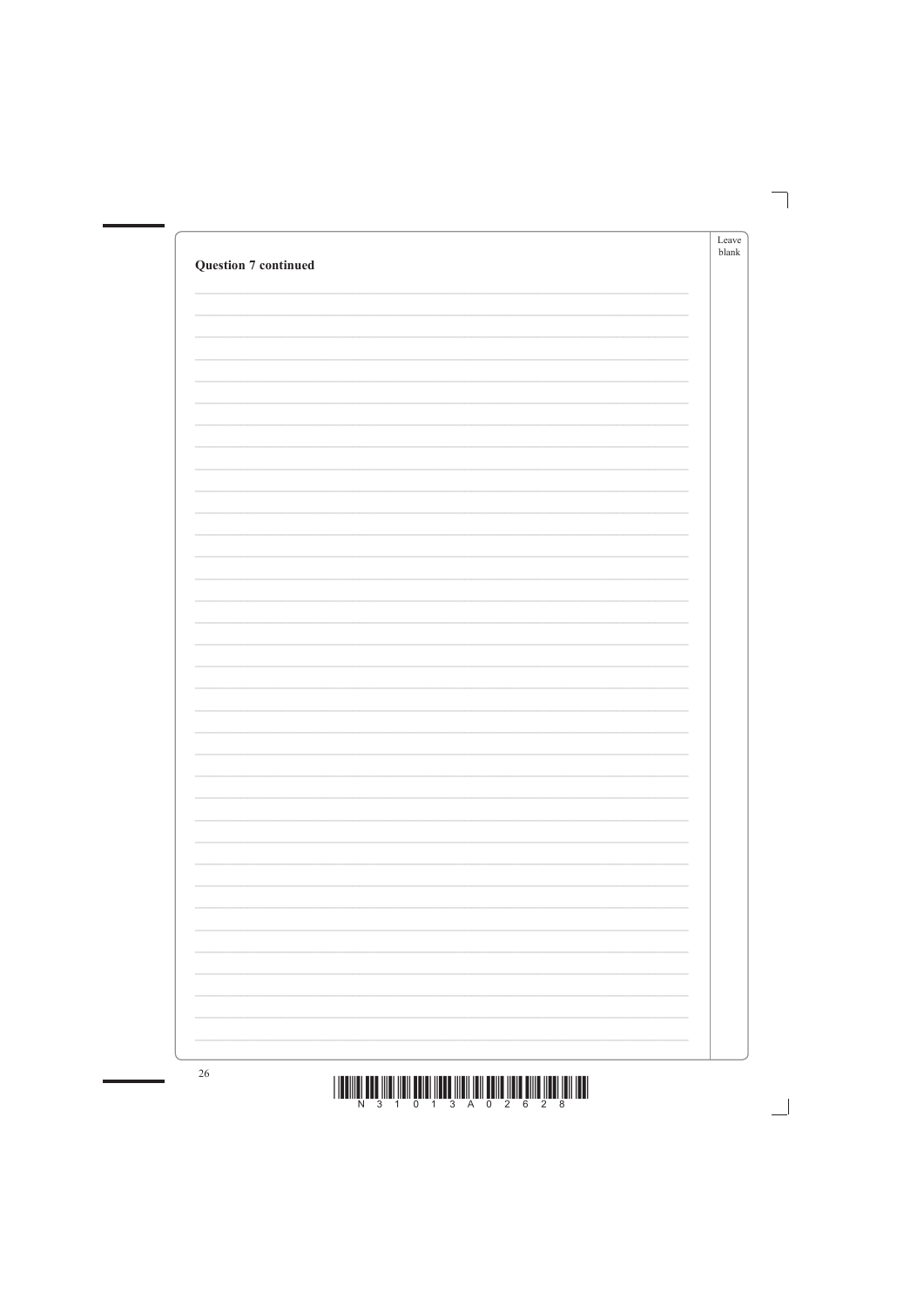|                             | Leave<br>blank |
|-----------------------------|----------------|
| <b>Question 7 continued</b> |                |
|                             |                |
|                             |                |
|                             |                |
|                             |                |
|                             |                |
|                             |                |
|                             |                |
|                             |                |
|                             |                |
|                             |                |
|                             |                |
|                             |                |
|                             |                |
|                             |                |
|                             |                |
|                             |                |
|                             |                |
|                             |                |
|                             |                |
|                             |                |
|                             |                |
|                             |                |
|                             |                |
|                             |                |
|                             |                |
|                             |                |
|                             |                |
|                             |                |
|                             |                |
|                             |                |
|                             |                |
|                             |                |
|                             |                |
|                             |                |

 $\overline{\Box}$ 

 $\mathbb{R}^n$